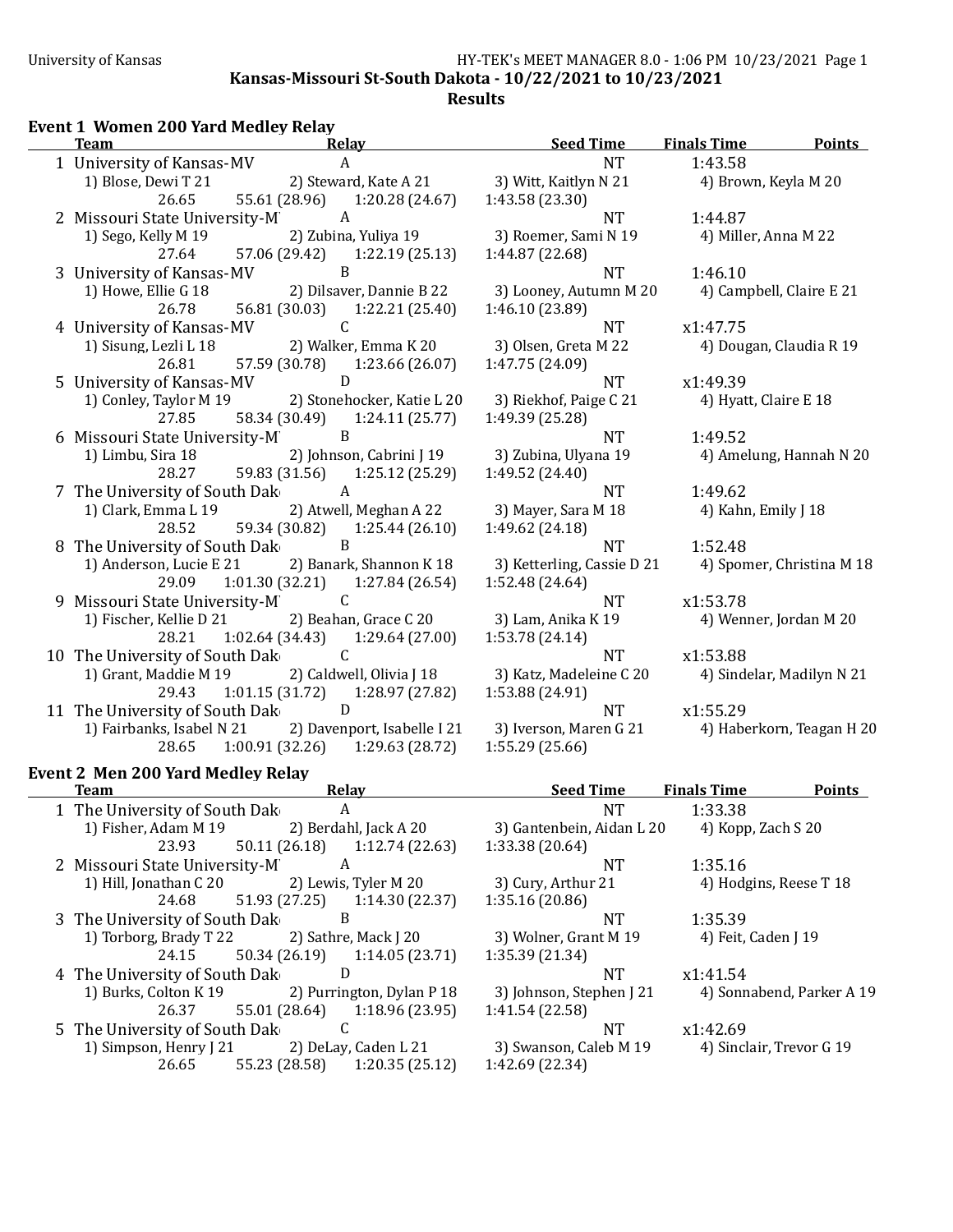**Kansas-Missouri St-South Dakota - 10/22/2021 to 10/23/2021** 

**Results**

# Event 3 Women 1000 Yard Freestyle

| <b>Name</b>         | Age School       |                                      | <b>Seed Time</b> |           | <b>Finals Time</b> | <b>Points</b> |
|---------------------|------------------|--------------------------------------|------------------|-----------|--------------------|---------------|
| 1 Church, Kara J    |                  | 19 University of Kansas-MV           |                  | <b>NT</b> | 10:21.85           |               |
| 27.60               | 57.89 (30.29)    | 1:28.97 (31.08)                      | 2:00.12(31.15)   |           |                    |               |
| 2:31.36 (31.24)     | 3:02.74 (31.38)  | 3:34.05 (31.31)                      | 4:05.59 (31.54)  |           |                    |               |
| 4:36.99 (31.40)     | 5:08.43 (31.44)  | 5:39.94 (31.51)                      | 6:11.54(31.60)   |           |                    |               |
| 6:42.99 (31.45)     | 7:14.46 (31.47)  | 7:45.80 (31.34)                      | 8:17.48 (31.68)  |           |                    |               |
| 8:48.64 (31.16)     | 9:19.97 (31.33)  | 9:51.29 (31.32)                      | 10:21.85 (30.56) |           |                    |               |
| 2 Callahan, Katie A |                  | 21 University of Kansas-MV           |                  | <b>NT</b> | 10:29.62           |               |
| 28.15               | 59.15 (31.00)    | 1:30.69 (31.54)                      | 2:02.50 (31.81)  |           |                    |               |
| 2:34.32 (31.82)     | 3:06.25 (31.93)  | 3:38.10 (31.85)                      | 4:09.84 (31.74)  |           |                    |               |
| 4:41.62 (31.78)     | 5:13.35 (31.73)  | 5:45.25 (31.90)                      | 6:17.28(32.03)   |           |                    |               |
| 6:49.35 (32.07)     | 7:21.38 (32.03)  | 7:53.56 (32.18)                      | 8:25.64 (32.08)  |           |                    |               |
| 8:57.63 (31.99)     | 9:29.32 (31.69)  | 10:00.46 (31.14)                     | 10:29.62 (29.16) |           |                    |               |
| 3 Hietpas, Sam M    |                  | 20 Missouri State University-MV      |                  | <b>NT</b> | 10:30.95           |               |
| 29.10               | 1:00.06 (30.96)  | 1:31.66 (31.60)                      | 2:03.69 (32.03)  |           |                    |               |
| 2:35.33 (31.64)     | 3:06.80 (31.47)  | 3:38.63 (31.83)                      | 4:10.34 (31.71)  |           |                    |               |
| 4:42.11 (31.77)     | 5:13.98 (31.87)  | 5:45.82 (31.84)                      | 6:17.70 (31.88)  |           |                    |               |
| 6:49.62 (31.92)     | 7:21.41 (31.79)  | 7:53.38 (31.97)                      | 8:25.52 (32.14)  |           |                    |               |
| 8:57.45 (31.93)     | 9:29.01 (31.56)  | 10:00.45 (31.44)                     | 10:30.95 (30.50) |           |                    |               |
| 4 Margula, Vera     |                  | 21 Missouri State University-MV      |                  | <b>NT</b> | 10:37.21           |               |
| 29.80               | 1:01.06 (31.26)  | 1:32.63 (31.57)                      | 2:04.17 (31.54)  |           |                    |               |
| 2:36.03 (31.86)     | 3:07.76 (31.73)  | 3:39.85 (32.09)                      | 4:11.76 (31.91)  |           |                    |               |
| 4:43.79 (32.03)     | 5:15.86 (32.07)  | 5:48.08 (32.22)                      | 6:20.16(32.08)   |           |                    |               |
| 6:52.19(32.03)      | 7:24.58 (32.39)  | 7:56.85 (32.27)                      | 8:29.19 (32.34)  |           |                    |               |
| 9:01.31(32.12)      | 9:33.44 (32.13)  | 10:05.85 (32.41)                     | 10:37.21 (31.36) |           |                    |               |
| 5 Powers, Mairead A |                  | 18 The University of South Dakota-SD |                  | <b>NT</b> | 10:37.84           |               |
| 28.70               | 59.74 (31.04)    | 1:31.17(31.43)                       | 2:03.17 (32.00)  |           |                    |               |
| 2:35.32(32.15)      | 3:07.66 (32.34)  | 3:40.04 (32.38)                      | 4:12.34 (32.30)  |           |                    |               |
| 4:44.56 (32.22)     | 5:16.65 (32.09)  | 5:48.98 (32.33)                      | 6:21.26 (32.28)  |           |                    |               |
| 6:53.57(32.31)      | 7:26.12 (32.55)  | 7:58.69 (32.57)                      | 8:31.15 (32.46)  |           |                    |               |
| 9:03.68 (32.53)     | 9:35.62 (31.94)  | 10:07.94 (32.32)                     | 10:37.84 (29.90) |           |                    |               |
| 6 Vitela, Sophia M  |                  | 18 The University of South Dakota-SD |                  | <b>NT</b> | 11:13.37           |               |
| 30.75               | 1:04.32 (33.57)  | 1:38.16 (33.84)                      | 2:12.38 (34.22)  |           |                    |               |
| 2:46.46 (34.08)     | 3:20.51 (34.05)  | 3:54.61(34.10)                       | 4:28.69 (34.08)  |           |                    |               |
| 5:02.71 (34.02)     | 5:36.61 (33.90)  | 6:10.46(33.85)                       | 6:44.34 (33.88)  |           |                    |               |
| 7:18.20 (33.86)     | 7:51.97 (33.77)  | 8:25.83 (33.86)                      | 8:59.58 (33.75)  |           |                    |               |
| 9:33.41 (33.83)     | 10:07.30 (33.89) | 10:40.89 (33.59)                     | 11:13.37 (32.48) |           |                    |               |

### **Event 4 Men 1000 Yard Freestyle**

| Name               | Age School      |                                      |                  | <b>Seed Time</b> | <b>Finals Time</b> | <b>Points</b> |
|--------------------|-----------------|--------------------------------------|------------------|------------------|--------------------|---------------|
| 1 Moffatt, Dylan T |                 | 19 Missouri State University-MV      |                  | NT               | 9:35.36            |               |
| 26.19              | 54.33 (28.14)   | 1:22.65(28.32)                       | 1:51.47 (28.82)  |                  |                    |               |
| 2:20.37 (28.90)    | 2:49.38(29.01)  | 3:18.45(29.07)                       | 3:47.64(29.19)   |                  |                    |               |
| 4:16.80(29.16)     | 4:45.85(29.05)  | 5:14.84 (28.99)                      | 5:43.87 (29.03)  |                  |                    |               |
| 6:12.75(28.88)     | 6:41.66(28.91)  | 7:10.53(28.87)                       | 7:39.72 (29.19)  |                  |                    |               |
| 8:08.68 (28.96)    | 8:37.90 (29.22) | 9:07.20(29.30)                       | 9:35.36(28.16)   |                  |                    |               |
| 2 Won, Jacob C     |                 | 22 The University of South Dakota-SD |                  | NT               | 10:07.33           |               |
| 26.51              | 55.04 (28.53)   | 1:23.89(28.85)                       | 1:53.23 (29.34)  |                  |                    |               |
| 2:23.09 (29.86)    | 2:53.33(30.24)  | 3:23.87(30.54)                       | 3:54.63(30.76)   |                  |                    |               |
| 4:25.69(31.06)     | 4:56.41(30.72)  | 5:27.34 (30.93)                      | 5:59.49 (32.15)  |                  |                    |               |
| 6:31.45(31.96)     | 7:03.12(31.67)  | 7:34.42 (31.30)                      | 8:05.76 (31.34)  |                  |                    |               |
| 8:36.62 (30.86)    | 9:07.52(30.90)  | 9:36.06(28.54)                       | 10:07.33 (31.27) |                  |                    |               |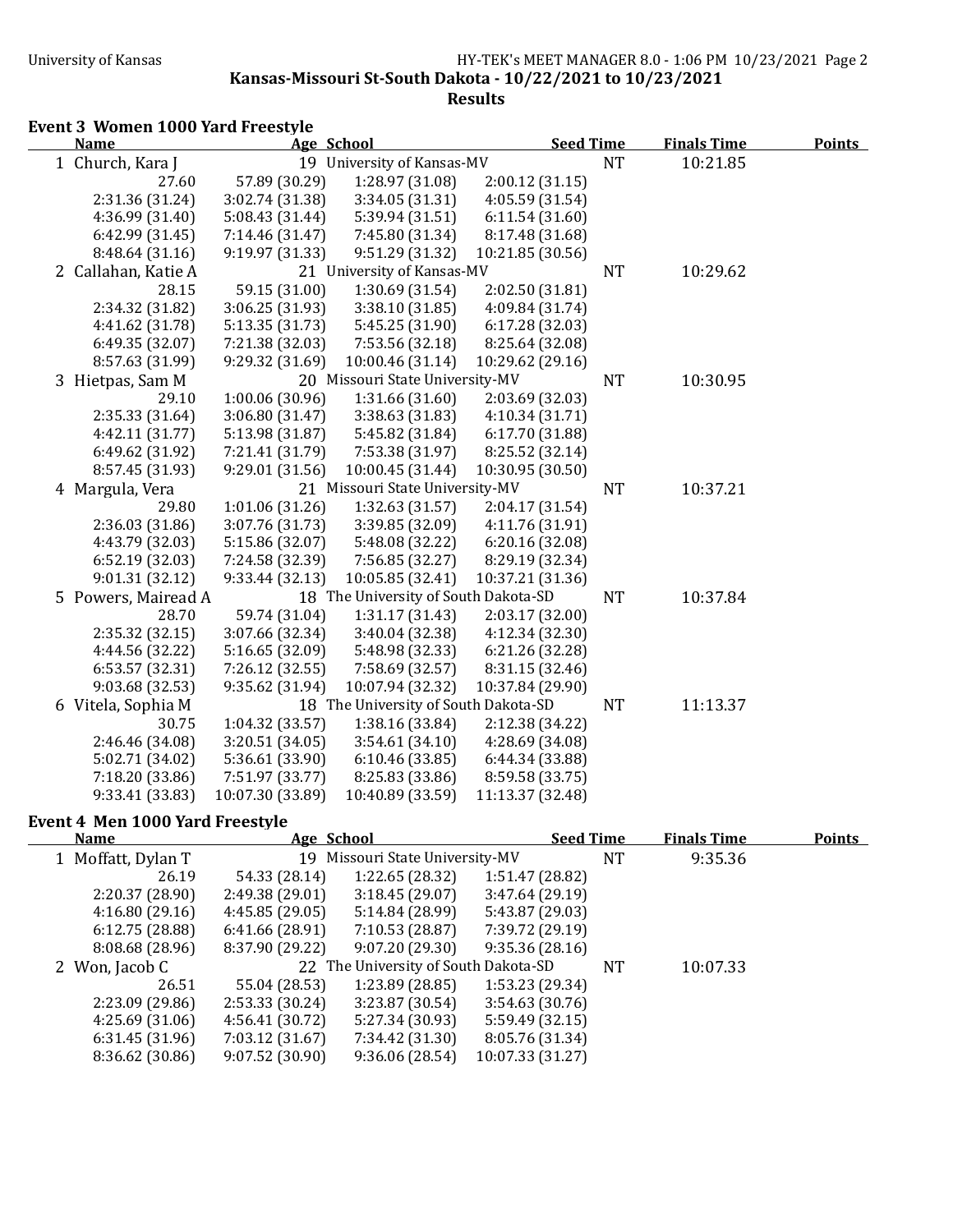**Kansas-Missouri St-South Dakota - 10/22/2021 to 10/23/2021** 

**Results**

# **(Event 4 Men 1000 Yard Freestyle)**

| <b>Name</b>         | Age School      |                                      | <b>Seed Time</b> |    | <b>Finals Time</b> | <b>Points</b> |
|---------------------|-----------------|--------------------------------------|------------------|----|--------------------|---------------|
| 3 Henning, Keegan S |                 | 19 The University of South Dakota-SD |                  | NT | 10:13.53           |               |
| 26.51               | 55.57 (29.06)   | 1:25.48 (29.91)                      | 1:55.89(30.41)   |    |                    |               |
| 2:27.12(31.23)      | 2:58.35(31.23)  | 3:29.39(31.04)                       | 4:00.65(31.26)   |    |                    |               |
| 4:31.91(31.26)      | 5:03.37(31.46)  | 5:34.47(31.10)                       | 6:06.04(31.57)   |    |                    |               |
| 6:37.28(31.24)      | 7:08.35(31.07)  | 7:39.51(31.16)                       | 8:10.52(31.01)   |    |                    |               |
| 8:41.49 (30.97)     | 9:12.14(30.65)  | 9:43.48(31.34)                       | 10:13.53 (30.05) |    |                    |               |
| 4 Jacocks, Cory M   |                 | 20 The University of South Dakota-SD |                  | NT | 10:54.81           |               |
| 27.93               | 58.88 (30.95)   | 1:30.23(31.35)                       | 2:02.21 (31.98)  |    |                    |               |
| 2:34.51(32.30)      | 3:07.52(33.01)  | 3:40.30 (32.78)                      | 4:13.94 (33.64)  |    |                    |               |
| 4:47.41(33.47)      | 5:21.35(33.94)  | 5:55.38 (34.03)                      | 6:29.01(33.63)   |    |                    |               |
| 7:02.65 (33.64)     | 7:36.08 (33.43) | 8:09.54 (33.46)                      | 8:43.01 (33.47)  |    |                    |               |
| 9:16.20(33.19)      | 9:49.37(33.17)  | 10:22.60 (33.23)                     | 10:54.81 (32.21) |    |                    |               |

## Event 5 Women 200 Yard Freestyle

| <b>Name</b>            | Age School     |                                      |                 | <b>Seed Time</b> |           | <b>Finals Time</b> | <b>Points</b> |
|------------------------|----------------|--------------------------------------|-----------------|------------------|-----------|--------------------|---------------|
| 1 Howell, Liberty A    |                | 22 Missouri State University-MV      |                 |                  | <b>NT</b> | 1:52.33            |               |
| 26.56                  | 55.12 (28.56)  | $1:24.46(29.34)$ $1:52.33(27.87)$    |                 |                  |           |                    |               |
| 2 Campbell, Claire E   |                | 21 University of Kansas-MV           |                 |                  | <b>NT</b> | 1:53.31            |               |
| 26.89                  | 55.54 (28.65)  | 1:24.54 (29.00)                      | 1:53.31 (28.77) |                  |           |                    |               |
| 3 Wehrmann, Ellie G    |                | 20 University of Kansas-MV           |                 |                  | <b>NT</b> | 1:53.74            |               |
| 26.80                  | 55.55 (28.75)  | 1:24.56 (29.01)                      | 1:53.74 (29.18) |                  |           |                    |               |
| 4 Dougan, Claudia R    |                | 19 University of Kansas-MV           |                 |                  | <b>NT</b> | 1:54.33            |               |
| 26.07                  |                | 55.26 (29.19) 1:24.82 (29.56)        | 1:54.33 (29.51) |                  |           |                    |               |
| 5 Lucas, Anna R        |                | 19 Missouri State University-MV      |                 |                  | <b>NT</b> | 1:54.62            |               |
| 26.93                  | 55.89 (28.96)  | $1:25.32(29.43)$ $1:54.62(29.30)$    |                 |                  |           |                    |               |
| 6 Barnes, Addi A       |                | 19 University of Kansas-MV           |                 |                  | <b>NT</b> | x1:56.23           |               |
| 26.69                  | 56.23 (29.54)  | $1:26.43(30.20)$ $1:56.23(29.80)$    |                 |                  |           |                    |               |
| 7 Mayer, Sara M        |                | 18 The University of South Dakota-SD |                 |                  | NT        | 1:57.07            |               |
| 27.04                  | 56.49 (29.45)  | $1:26.27(29.78)$ $1:57.07(30.80)$    |                 |                  |           |                    |               |
| 8 Beahan, Grace C      |                | 20 Missouri State University-MV      |                 |                  | <b>NT</b> | 1:59.67            |               |
| 27.94                  | 57.96 (30.02)  | 1:28.88 (30.92) 1:59.67 (30.79)      |                 |                  |           |                    |               |
| 9 Aitkin, Hannah T     |                | 21 The University of South Dakota-SD |                 |                  | <b>NT</b> | 2:00.64            |               |
| 27.40                  | 57.17 (29.77)  | 1:28.51(31.34)                       | 2:00.64 (32.13) |                  |           |                    |               |
| 10 Thorson, Alex A     |                | 21 Missouri State University-MV      |                 |                  | <b>NT</b> | x2:00.74           |               |
| 28.16                  | 58.41 (30.25)  | $1:29.63(31.22)$ $2:00.74(31.11)$    |                 |                  |           |                    |               |
| 11 Johnson, Emily W    |                | 20 The University of South Dakota-SD |                 |                  | <b>NT</b> | 2:00.96            |               |
| 27.97                  | 58.56 (30.59)  | 1:30.14 (31.58)                      | 2:00.96 (30.82) |                  |           |                    |               |
| 12 Haberkorn, Teagan H |                | 20 The University of South Dakota-SD |                 |                  | <b>NT</b> | x2:03.72           |               |
| 28.98                  | 1:00.08(31.10) | 1:32.10(32.02)                       | 2:03.72 (31.62) |                  |           |                    |               |

### **Event 6 Men 200 Yard Freestyle**

| <b>Name</b>        | Age School    |                                               | <b>Seed Time</b> |           | <b>Finals Time</b> | <b>Points</b> |
|--------------------|---------------|-----------------------------------------------|------------------|-----------|--------------------|---------------|
| 1 Cury, Arthur     |               | 21 Missouri State University-MV               |                  | <b>NT</b> | 1:42.36            |               |
| 23.92              |               | 50.17 (26.25) 1:16.45 (26.28) 1:42.36 (25.91) |                  |           |                    |               |
| 2 Suzuki, Brunno T |               | 20 Missouri State University-MV               |                  | <b>NT</b> | 1:44.13            |               |
| 24.34              |               | 50.64 (26.30) 1:17.14 (26.50) 1:44.13 (26.99) |                  |           |                    |               |
| 3 Bean, Charlie J  |               | 22 The University of South Dakota-SD          |                  | <b>NT</b> | 1:45.15            |               |
| 24.25              |               | 50.89 (26.64) 1:17.76 (26.87) 1:45.15 (27.39) |                  |           |                    |               |
| 4 Hodgins, Reese T |               | 18 Missouri State University-MV               |                  | <b>NT</b> | 1:46.21            |               |
| 24.07              |               | 51.05 (26.98) 1:18.69 (27.64) 1:46.21 (27.52) |                  |           |                    |               |
| 5 Kopp, Zach S     |               | 20 The University of South Dakota-SD          |                  | <b>NT</b> | 1:47.26            |               |
| 24.34              |               | 51.56 (27.22) 1:19.34 (27.78) 1:47.26 (27.92) |                  |           |                    |               |
| 6 Won, Jacob C     |               | 22 The University of South Dakota-SD          |                  | <b>NT</b> | 1:49.45            |               |
| 24.51              | 51.55 (27.04) | $1:20.09(28.54)$ $1:49.45(29.36)$             |                  |           |                    |               |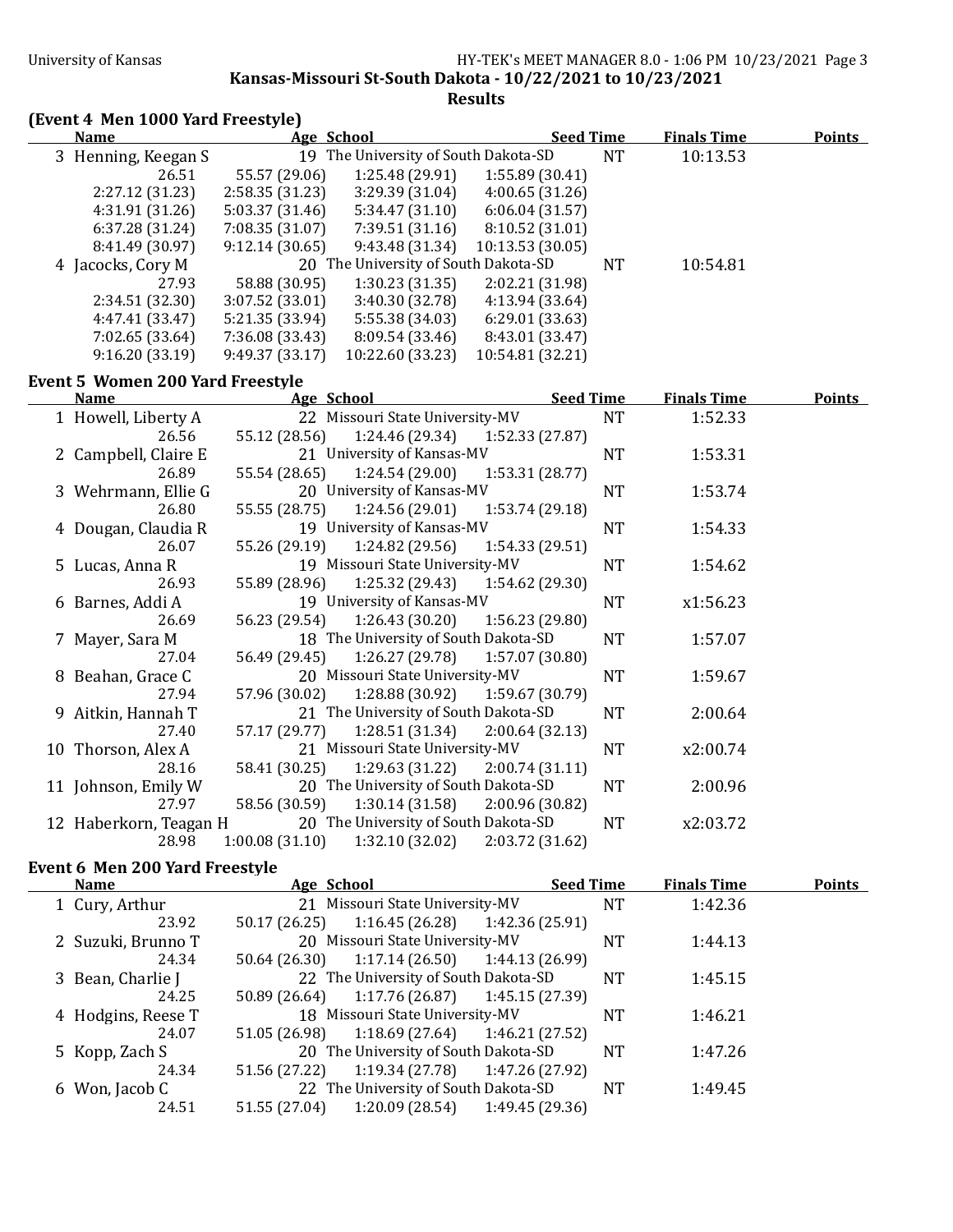**Kansas-Missouri St-South Dakota - 10/22/2021 to 10/23/2021** 

### **Results**

# **Event 7 Women 100 Yard Backstroke**

| <b>Name</b>            |                 | Age School                           | <b>Seed Time</b> | <b>Finals Time</b> | <b>Points</b> |
|------------------------|-----------------|--------------------------------------|------------------|--------------------|---------------|
| 1 Howe, Ellie G        |                 | 18 University of Kansas-MV           | <b>NT</b>        | 57.46              |               |
| 27.99                  | 57.46 (29.47)   |                                      |                  |                    |               |
| 2 Blose, Dewi T        |                 | 21 University of Kansas-MV           | <b>NT</b>        | 57.52              |               |
| 27.54                  | 57.52 (29.98)   |                                      |                  |                    |               |
| 3 Sisung, Lezli L      |                 | 18 University of Kansas-MV           | <b>NT</b>        | 57.87              |               |
| 28.01                  | 57.87 (29.86)   |                                      |                  |                    |               |
| 4 Kotzamanis, Eleni C  |                 | 18 University of Kansas-MV           | <b>NT</b>        | x58.21             |               |
| 28.56                  | 58.21 (29.65)   |                                      |                  |                    |               |
| 5 Roemer, Sami N       |                 | 19 Missouri State University-MV      | <b>NT</b>        | 58.75              |               |
| 28.61                  | 58.75 (30.14)   |                                      |                  |                    |               |
| 6 Sego, Kelly M        |                 | 19 Missouri State University-MV      | NT               | 59.06              |               |
| 28.64                  | 59.06 (30.42)   |                                      |                  |                    |               |
| 7 Clark, Emma L        |                 | 19 The University of South Dakota-SD | NT               | 59.61              |               |
| 29.36                  | 59.61 (30.25)   |                                      |                  |                    |               |
| 8 Fischer, Kellie D    |                 | 21 Missouri State University-MV      | NT               | 1:00.06            |               |
| 29.10                  | 1:00.06(30.96)  |                                      |                  |                    |               |
| 9 Anderson, Lucie E    |                 | 21 The University of South Dakota-SD | NT               | 1:01.10            |               |
| 29.81                  | 1:01.10(31.29)  |                                      |                  |                    |               |
| 10 Fairbanks, Isabel N |                 | 21 The University of South Dakota-SD | <b>NT</b>        | 1:01.90            |               |
| 30.37                  | 1:01.90(31.53)  |                                      |                  |                    |               |
| 11 Grant, Maddie M     |                 | 19 The University of South Dakota-SD | <b>NT</b>        | x1:02.97           |               |
| 30.39                  | 1:02.97 (32.58) |                                      |                  |                    |               |

### Event 8 Men 100 Yard Backstroke

| <b>Name</b> |                        | Age School                           | <b>Seed Time</b> | <b>Finals Time</b> | <b>Points</b> |
|-------------|------------------------|--------------------------------------|------------------|--------------------|---------------|
|             | 1 Fisher, Adam M       | 19 The University of South Dakota-SD | NT               | 51.28              |               |
|             | 24.68                  | 51.28 (26.60)                        |                  |                    |               |
|             | 2 Guerra, Bruno M      | 20 Missouri State University-MV      | NT               | 52.56              |               |
|             | 25.43                  | 52.56 (27.13)                        |                  |                    |               |
|             | 3 Torborg, Brady T     | 22 The University of South Dakota-SD | NT               | 54.03              |               |
|             | 25.75                  | 54.03 (28.28)                        |                  |                    |               |
|             | 4 Stukerjurgen, Brek A | 18 Missouri State University-MV      | NT               | 54.95              |               |
|             | 26.60                  | 54.95 (28.35)                        |                  |                    |               |
|             | 5 Burks, Colton K      | 19 The University of South Dakota-SD | NT               | 55.89              |               |
|             | 27.35                  | 55.89 (28.54)                        |                  |                    |               |
|             | 6 Simpson, Henry J     | 21 The University of South Dakota-SD | NT               | x58.96             |               |
|             | 28.24                  | 58.96 (30.72)                        |                  |                    |               |

## **Event 9 Women 100 Yard Breaststroke**

| <b>Name</b>          | Age School                           | <b>Seed Time</b> | <b>Finals Time</b> | <b>Points</b> |
|----------------------|--------------------------------------|------------------|--------------------|---------------|
| 1 Steward, Kate A    | 21 University of Kansas-MV           | <b>NT</b>        | 1:03.82            |               |
| 30.57                | 1:03.82(33.25)                       |                  |                    |               |
| 2 Dilsaver, Dannie B | 22 University of Kansas-MV           | <b>NT</b>        | 1:06.23            |               |
| 31.29                | 1:06.23(34.94)                       |                  |                    |               |
| 3 Witt, Kaitlyn N    | 21 University of Kansas-MV           | NT               | 1:06.55            |               |
| 31.46                | 1:06.55(35.09)                       |                  |                    |               |
| 4 Zubina, Yuliya     | 19 Missouri State University-MV      | NT               | 1:06.70            |               |
| 31.62                | 1:06.70(35.08)                       |                  |                    |               |
| 5 Gwidt, Brigid E    | 18 University of Kansas-MV           | <b>NT</b>        | x1:08.23           |               |
| 32.23                | 1:08.23(36.00)                       |                  |                    |               |
| 6 Atwell, Meghan A   | 22 The University of South Dakota-SD | <b>NT</b>        | 1:08.36            |               |
| 32.36                | 1:08.36(36.00)                       |                  |                    |               |
|                      |                                      |                  |                    |               |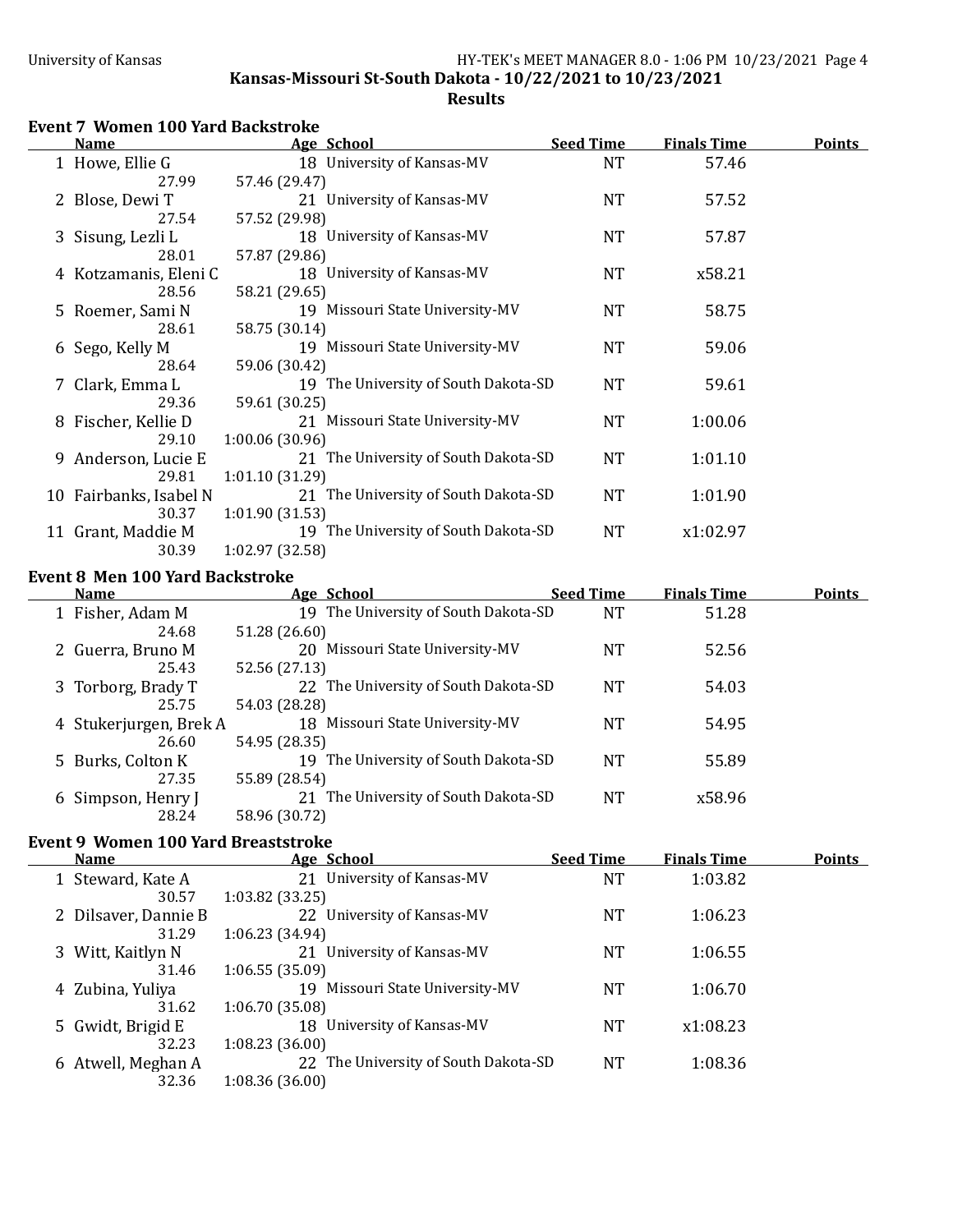**Kansas-Missouri St-South Dakota - 10/22/2021 to 10/23/2021**

## **Results**

|  |  |  |  | (Event 9 Women 100 Yard Breaststroke) |
|--|--|--|--|---------------------------------------|
|--|--|--|--|---------------------------------------|

| <b>Name</b>             | Age School                           | <b>Seed Time</b> | <b>Finals Time</b> | <b>Points</b> |
|-------------------------|--------------------------------------|------------------|--------------------|---------------|
| 7 Davenport, Isabelle I | 21 The University of South Dakota-SD | <b>NT</b>        | 1:08.87            |               |
| 32.59                   | 1:08.87(36.28)                       |                  |                    |               |
| 8 Banark, Shannon K     | 18 The University of South Dakota-SD | <b>NT</b>        | 1:09.38            |               |
| 32.88                   | 1:09.38(36.50)                       |                  |                    |               |
| 9 Johnson, Cabrini J    | 19 Missouri State University-MV      | NT               | 1:09.70            |               |
| 33.22                   | 1:09.70(36.48)                       |                  |                    |               |
| 10 Caldwell, Olivia J   | 18 The University of South Dakota-SD | <b>NT</b>        | x1:11.56           |               |
| 33.50                   | 1:11.56(38.06)                       |                  |                    |               |

## **Event 10 Men 100 Yard Breaststroke**

| <b>Name</b>            | Age School                           | <b>Seed Time</b> | <b>Finals Time</b> | <b>Points</b> |
|------------------------|--------------------------------------|------------------|--------------------|---------------|
| 1 Berdahl, Jack A      | 20 The University of South Dakota-SD | <b>NT</b>        | 58.30              |               |
| 27.66                  | 58.30 (30.64)                        |                  |                    |               |
| 2 Sathre, Mack J       | 20 The University of South Dakota-SD | <b>NT</b>        | 58.42              |               |
| 27.54                  | 58.42 (30.88)                        |                  |                    |               |
| 3 Suzuki, Brunno T     | 20 Missouri State University-MV      | <b>NT</b>        | 1:00.10            |               |
| 28.58                  | 1:00.10(31.52)                       |                  |                    |               |
| 4 Sonnabend, Parker A  | 19 The University of South Dakota-SD | <b>NT</b>        | 1:00.27            |               |
| 28.05                  | 1:00.27(32.22)                       |                  |                    |               |
| 5 Feit, Caden J        | 19 The University of South Dakota-SD | NT               | x1:01.60           |               |
| 28.10                  | 1:01.60(33.50)                       |                  |                    |               |
| 6 DeLay, Caden L       | 21 The University of South Dakota-SD | <b>NT</b>        | x1:02.18           |               |
| 29.37                  | 1:02.18(32.81)                       |                  |                    |               |
| 7 Purrington, Dylan P  | 18 The University of South Dakota-SD | <b>NT</b>        | x1:02.32           |               |
| 29.69                  | 1:02.32(32.63)                       |                  |                    |               |
| Moffatt, Dylan T<br>8. | 19 Missouri State University-MV      | <b>NT</b>        | 1:03.15            |               |
| 29.74                  | 1:03.15(33.41)                       |                  |                    |               |
|                        |                                      |                  |                    |               |

# **Event 11 Women 200 Yard Butterfly**

| <b>Name</b>          | Age School                                            |                                     | <b>Seed Time</b> |           | <b>Finals Time</b> | <b>Points</b> |
|----------------------|-------------------------------------------------------|-------------------------------------|------------------|-----------|--------------------|---------------|
| 1 Smith, Payton R    | 18 Missouri State University-MV                       |                                     |                  | <b>NT</b> | 2:05.85            |               |
| 28.36                | $1:00.18(31.82)$ $1:32.49(32.31)$ $2:05.85(33.36)$    |                                     |                  |           |                    |               |
| 2 Lessing, Amelie A  | 20 University of Kansas-MV                            |                                     |                  | <b>NT</b> | 2:07.71            |               |
| 27.07                | 58.54 (31.47)                                         | $1:33.07(34.53)$ $2:07.71(34.64)$   |                  |           |                    |               |
| 3 Riekhof, Paige C   | 21 University of Kansas-MV                            |                                     |                  | NT        | 2:07.82            |               |
| 29.88                | 1:02.28(32.40)                                        | $1:34.49(32.21)$ $2:07.82(33.33)$   |                  |           |                    |               |
| 4 Olsen, Greta M     | 22 University of Kansas-MV                            |                                     |                  | <b>NT</b> | 2:09.74            |               |
| 28.00                | 59.83 (31.83) 1:34.65 (34.82) 2:09.74 (35.09)         |                                     |                  |           |                    |               |
| 5 Lessing, Karla M   | 18 University of Kansas-MV                            |                                     |                  | NT        | x2:13.43           |               |
| 29.17                | $1:02.79$ (33.62) $1:38.42$ (35.63) $2:13.43$ (35.01) |                                     |                  |           |                    |               |
| 6 Limbu, Sira        | 18 Missouri State University-MV                       |                                     |                  | <b>NT</b> | 2:13.80            |               |
| 30.09                | $1:03.67(33.58)$ $1:38.09(34.42)$ $2:13.80(35.71)$    |                                     |                  |           |                    |               |
| 7 Katz, Madeleine C  | 20 The University of South Dakota-SD                  |                                     |                  | <b>NT</b> | 2:13.88            |               |
| 29.28                | $1:02.51(33.23)$ $1:38.10(35.59)$ $2:13.88(35.78)$    |                                     |                  |           |                    |               |
| 8 Lam, Anika K       | 19 Missouri State University-MV                       |                                     |                  | NT        | 2:15.45            |               |
| 29.19                | 1:02.99(33.80)                                        | $1:38.89(35.90)$ $2:15.45(36.56)$   |                  |           |                    |               |
| 9 Quigley, Kristen G | 21 The University of South Dakota-SD                  |                                     |                  | NT        | 2:16.27            |               |
| 29.60                | 1:03.94(34.34)                                        | $1:39.82$ (35.88) $2:16.27$ (36.45) |                  |           |                    |               |
| 10 Iverson, Maren G  | 21 The University of South Dakota-SD                  |                                     |                  | NT        | 2:18.98            |               |
| 30.70                | 1:05.20(34.50)<br>1:41.07 (35.87)                     |                                     | 2:18.98(37.91)   |           |                    |               |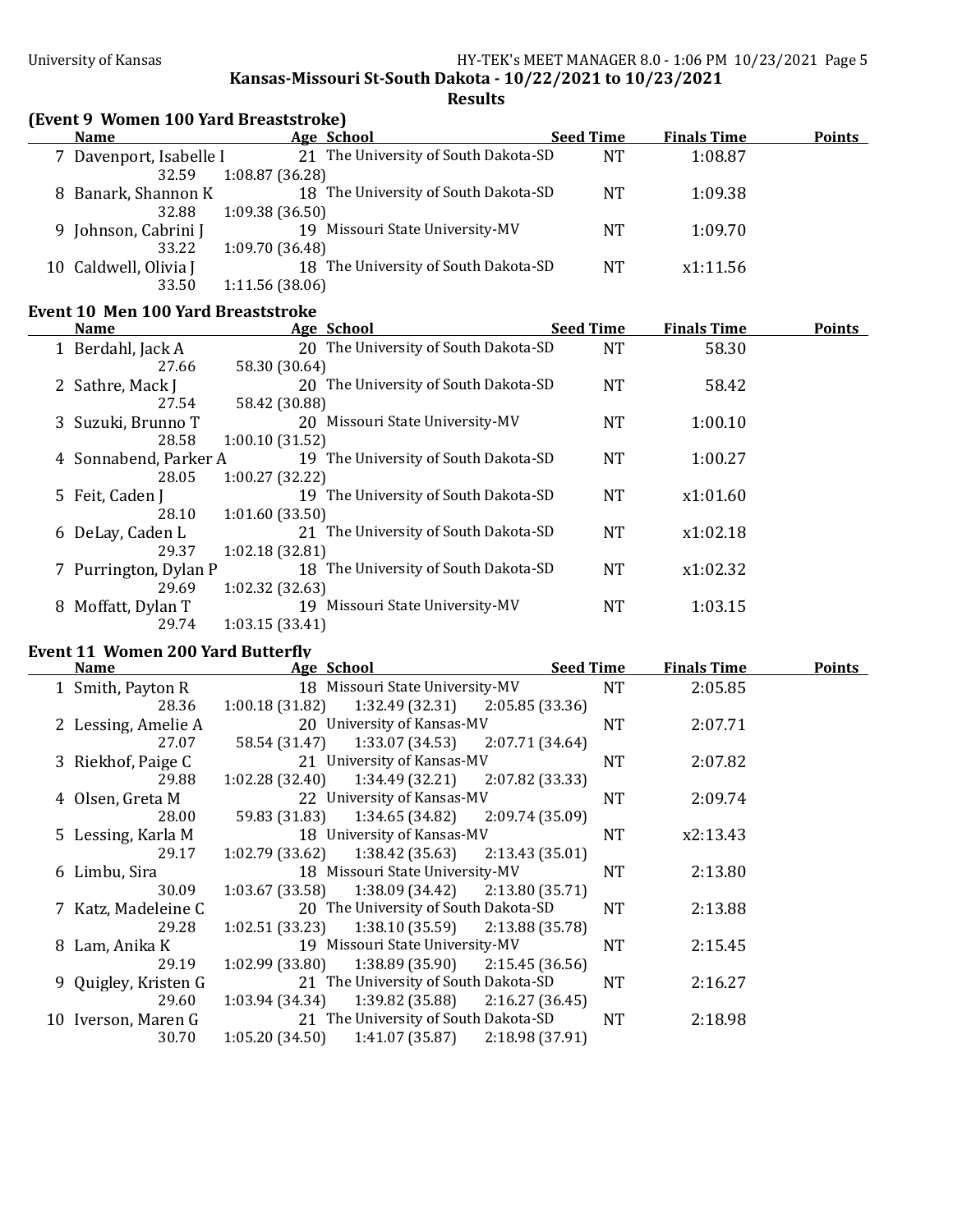**Kansas-Missouri St-South Dakota - 10/22/2021 to 10/23/2021** 

**Results**

## **Event 12 Men 200 Yard Butterfly**

| <b>Name</b>            | Age School |                                               | <b>Seed Time</b> | <b>Finals Time</b> | <b>Points</b> |
|------------------------|------------|-----------------------------------------------|------------------|--------------------|---------------|
| 1 Lewis, Tyler M       |            | 20 Missouri State University-MV               | <b>NT</b>        | 1:56.03            |               |
| 26.24                  |            | 56.11 (29.87) 1:26.26 (30.15) 1:56.03 (29.77) |                  |                    |               |
| 2 Vaughn, James O      |            | 20 Missouri State University-MV               | <b>NT</b>        | 1:57.03            |               |
| 27.20                  |            | 56.85 (29.65) 1:26.78 (29.93) 1:57.03 (30.25) |                  |                    |               |
| 3 Won, Jacob C         |            | 22 The University of South Dakota-SD          | NT.              | 1:57.17            |               |
| 26.52                  |            | 55.73 (29.21) 1:26.39 (30.66) 1:57.17 (30.78) |                  |                    |               |
| 4 Wolner, Griffin S    |            | 22 The University of South Dakota-SD          | <b>NT</b>        | 1:57.76            |               |
| 26.47                  |            | 56.27 (29.80) 1:26.86 (30.59) 1:57.76 (30.90) |                  |                    |               |
| 5 Schmeidal, Preston C |            | 19 The University of South Dakota-SD          | <b>NT</b>        | 2:00.82            |               |
| 26.81                  |            | 56.34 (29.53) 1:27.37 (31.03) 2:00.82 (33.45) |                  |                    |               |

## **Event 13 Women 50 Yard Freestyle**

| <b>Name</b>            | Age School                           | <b>Seed Time</b> | <b>Finals Time</b> | <b>Points</b> |
|------------------------|--------------------------------------|------------------|--------------------|---------------|
| 1 Miller, Anna M       | 22 Missouri State University-MV      | NΤ               | 23.48              |               |
| 2 Brown, Keyla M       | 20 University of Kansas-MV           | NT               | 24.12              |               |
| 3 Kahn, Emily J        | 18 The University of South Dakota-SD | NT               | 24.20              |               |
| 4 Looney, Autumn M     | 20 University of Kansas-MV           | NΤ               | 24.26              |               |
| 5 Howell, Liberty A    | 22 Missouri State University-MV      | NΤ               | 24.52              |               |
| 6 Zubina, Ulyana       | 19 Missouri State University-MV      | NT               | 24.74              |               |
| 7 Hyatt, Claire E      | 18 University of Kansas-MV           | NT               | 24.89              |               |
| 8 Spomer, Christina M  | 18 The University of South Dakota-SD | NT               | 24.94              |               |
| *9 Amelung, Hannah N   | 20 Missouri State University-MV      | NT               | x25.04             |               |
| *9 Sindelar, Madilyn N | 21 The University of South Dakota-SD | NT               | 25.04              |               |
| *11 Blose, Dewi T      | 21 University of Kansas-MV           | NT               | x25.12             |               |
| *11 Banark, Shannon K  | 18 The University of South Dakota-SD | NT               | x25.12             |               |

### Event 14 Men 50 Yard Freestyle

| <b>Name</b>                        |     | Age School                           | <b>Seed Time</b> | <b>Finals Time</b>  | <b>Points</b> |
|------------------------------------|-----|--------------------------------------|------------------|---------------------|---------------|
| 1 Kopp, Zach S                     |     | 20 The University of South Dakota-SD | <b>NT</b>        | 21.55               |               |
| 2 Guerra, Bruno M                  | 20  | Missouri State University-MV         | <b>NT</b>        | 21.71               |               |
| Hodgins, Reese T<br>3              | 18  | Missouri State University-MV         | <b>NT</b>        | 21.82               |               |
| 4 Hill, Jonathan C                 | 20. | Missouri State University-MV         | <b>NT</b>        | 22.16               |               |
| 5 Torborg, Brady T                 | 22  | The University of South Dakota-SD    | <b>NT</b>        | 22.35               |               |
| 6 Feit, Caden J                    | 19  | The University of South Dakota-SD    | <b>NT</b>        | 22.66               |               |
| <b>Event 15 Women 3 mtr Diving</b> |     |                                      |                  |                     |               |
| Name                               |     | <u>Age School</u>                    |                  | <b>Finals Score</b> | <b>Points</b> |
| 1 Gryboski, Lauren D               | 18  | University of Kansas-MV              | NP               | 237.55              |               |
| 2 Fingerut, Amanda M               | 21  | University of Kansas-MV              | NP               | 226.35              |               |
| 3 Middaugh, Kayla J                | 19  | The University of South Dakota-SD    | N <sub>P</sub>   | 224.15              |               |
| 4 Stanbury, Courtney C             | 18  | Missouri State University-MV         | NP               | 222.65              |               |
| 5 Fairbanks, Isabel N              | 21  | The University of South Dakota-SD    | NP               | 218.75              |               |
| 6 Bingham, Naomi K                 | 21  | The University of South Dakota-SD    | NP               | 214.80              |               |
| Rissinger, Hailey E                | 20  | Missouri State University-MV         | NP               | 198.70              |               |
| 8 Fulton, Sydney M                 | 21  | The University of South Dakota-SD    | NP               | x195.20             |               |
| Event 16 Men 1 mtr Diving          |     |                                      |                  |                     |               |
| Name                               |     | Age School                           |                  | <b>Finals Score</b> | <b>Points</b> |
| Johnston, William A                |     | 22 The University of South Dakota-SD | NP               | 242.20              |               |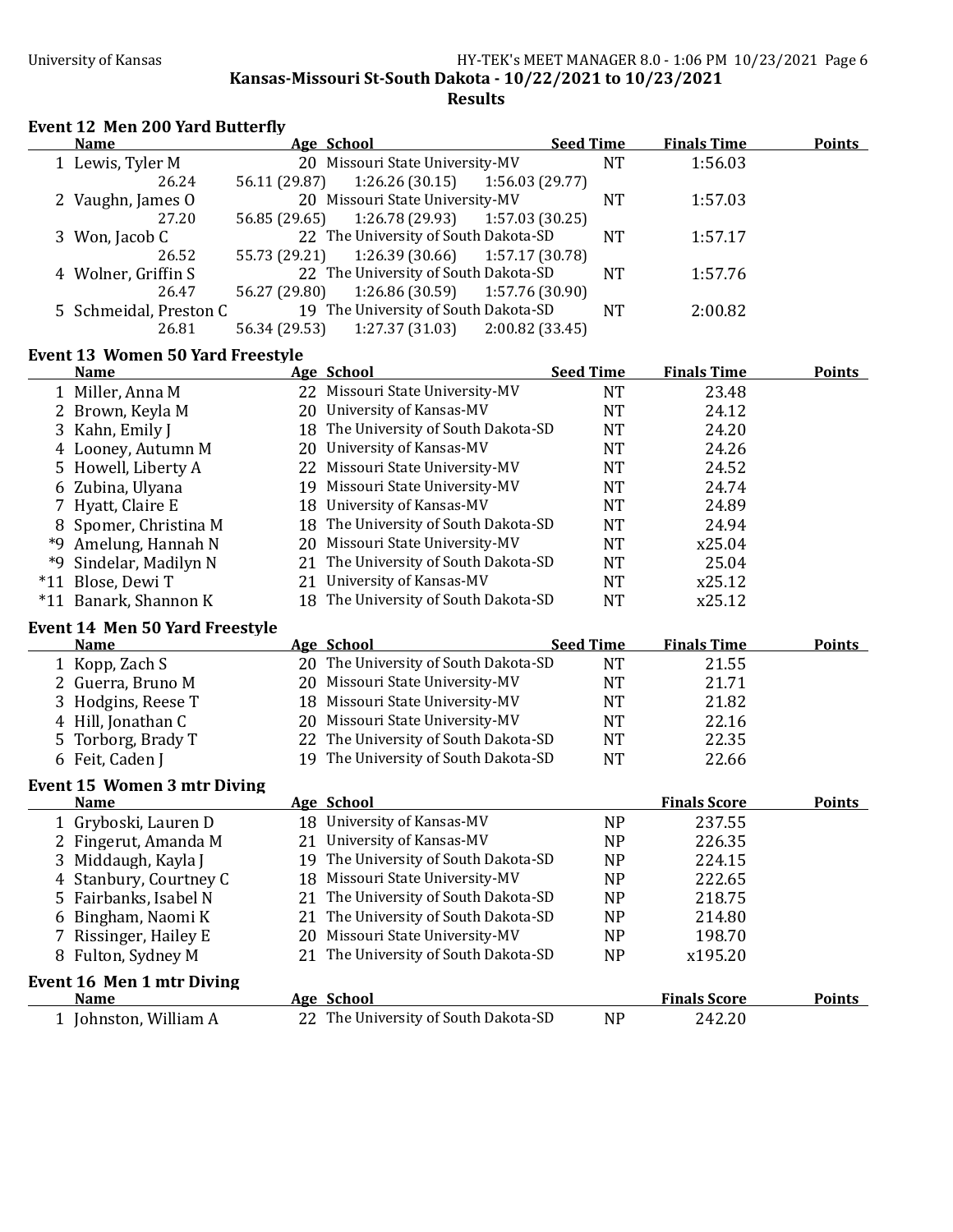**Kansas-Missouri St-South Dakota - 10/22/2021 to 10/23/2021** 

### **Results**

## Event 17 Women 200 Yard IM

| Name                           | Age School                                                               |                 | <b>Seed Time</b>              | <b>Finals Time</b> | <b>Points</b> |
|--------------------------------|--------------------------------------------------------------------------|-----------------|-------------------------------|--------------------|---------------|
| 1 Steward, Kate A              | 21 University of Kansas-MV                                               |                 | <b>NT</b>                     | 2:05.06            |               |
| 27.79                          | 59.49 (31.70)<br>1:34.13 (34.64)                                         | 2:05.06 (30.93) |                               |                    |               |
| 2 Roemer, Sami N               | 19 Missouri State University-MV                                          |                 | <b>NT</b>                     | 2:08.30            |               |
| 27.70                          | 1:00.56(32.86)<br>1:38.06 (37.50)                                        | 2:08.30 (30.24) |                               |                    |               |
| 3 Dilsaver, Dannie B           | 22 University of Kansas-MV                                               |                 | <b>NT</b>                     | 2:08.74            |               |
| 28.62                          | 1:01.63(33.01)<br>1:38.56 (36.93)                                        | 2:08.74(30.18)  |                               |                    |               |
| 4 Barnes, Addi A               | 19 University of Kansas-MV                                               |                 | $\rm{NT}$                     | 2:09.62            |               |
| 27.48                          | 1:00.10(32.62)<br>1:39.10(39.00)                                         | 2:09.62 (30.52) |                               |                    |               |
| 5 Ketterling, Cassie D         | 21 The University of South Dakota-SD                                     |                 | <b>NT</b>                     | 2:10.00            |               |
| 27.70                          | 1:38.95 (37.83)<br>1:01.12(33.42)                                        | 2:10.00(31.05)  |                               |                    |               |
| 6 Sego, Kelly M                | 19 Missouri State University-MV                                          |                 | <b>NT</b>                     | 2:11.88            |               |
| 28.77                          | 1:00.79 (32.02)<br>1:39.11 (38.32)                                       | 2:11.88 (32.77) |                               |                    |               |
| 7 Walker, Emma K               | 20 University of Kansas-MV                                               |                 | <b>NT</b>                     | x2:14.86           |               |
| 30.54                          | 1:05.17(34.63)<br>1:42.53 (37.36)                                        | 2:14.86 (32.33) |                               |                    |               |
| 8 Fairbanks, Isabel N          | 21 The University of South Dakota-SD                                     |                 | <b>NT</b>                     | 2:14.96            |               |
| 31.01                          | 1:05.01(34.00)<br>1:43.22 (38.21)                                        | 2:14.96 (31.74) |                               |                    |               |
| 9 Katz, Madeleine C            | 20 The University of South Dakota-SD                                     |                 | <b>NT</b>                     | 2:16.48            |               |
| 29.59                          | 1:04.89(35.30)<br>1:44.09(39.20)                                         | 2:16.48 (32.39) |                               |                    |               |
| 10 Davenport, Isabelle I       | 21 The University of South Dakota-SD                                     |                 | <b>NT</b>                     | x2:20.64           |               |
|                                |                                                                          |                 |                               |                    |               |
| 30.87                          | 1:07.12(36.25)<br>1:46.24(39.12)                                         | 2:20.64 (34.40) |                               |                    |               |
|                                |                                                                          |                 |                               |                    |               |
| Event 18 Men 200 Yard IM       |                                                                          |                 |                               |                    |               |
| Name                           | Age School<br>21 Missouri State University-MV                            |                 | <b>Seed Time</b><br><b>NT</b> | <b>Finals Time</b> | <b>Points</b> |
| 1 Cury, Arthur<br>25.01        | 54.35 (29.34)                                                            |                 |                               | 1:55.19            |               |
|                                | 1:28.09 (33.74)                                                          | 1:55.19 (27.10) |                               |                    |               |
| 2 Sathre, Mack J<br>25.69      | 20 The University of South Dakota-SD                                     |                 | <b>NT</b>                     | 1:55.92            |               |
|                                | 56.54 (30.85)<br>1:28.87 (32.33)                                         | 1:55.92 (27.05) |                               |                    |               |
| 3 Leichner, Jacob A<br>25.73   | 21 The University of South Dakota-SD<br>56.04 (30.31)<br>1:28.84(32.80)  |                 | <b>NT</b>                     | 1:56.52            |               |
|                                | 20 Missouri State University-MV                                          | 1:56.52 (27.68) |                               |                    |               |
| 4 Lewis, Tyler M<br>25.75      |                                                                          |                 | <b>NT</b>                     | 1:57.58            |               |
|                                | 55.97 (30.22)<br>1:30.11(34.14)<br>19 The University of South Dakota-SD  | 1:57.58(27.47)  |                               |                    |               |
| 5 Wolner, Grant M              |                                                                          |                 | <b>NT</b>                     | 2:01.14            |               |
| 25.69                          | 56.66 (30.97)<br>1:31.82(35.16)                                          | 2:01.14(29.32)  |                               |                    |               |
| 6 Burks, Colton K<br>27.80     | 19 The University of South Dakota-SD<br>58.70 (30.90)<br>1:34.34 (35.64) | 2:03.99(29.65)  | <b>NT</b>                     | x2:03.99           |               |
|                                | 18 The University of South Dakota-SD                                     |                 |                               | x2:04.63           |               |
| 7 Purrington, Dylan P<br>27.37 | 1:00.75(33.38)<br>1:35.55(34.80)                                         | 2:04.63 (29.08) | <b>NT</b>                     |                    |               |
| 8 Swanson, Caleb M             | 19 The University of South Dakota-SD                                     |                 | <b>NT</b>                     | x2:04.67           |               |
| 26.42                          | 58.66 (32.24)<br>1:35.85(37.19)                                          | 2:04.67 (28.82) |                               |                    |               |
| 9 Jacocks, Cory M              | 20 The University of South Dakota-SD                                     |                 | <b>NT</b>                     | x2:08.28           |               |

## Event 19 Women 800 Yard Freestyle Relay

| Team                          | Relay                                                     | <b>Seed Time</b>    | <b>Finals Time</b>    | <b>Points</b> |
|-------------------------------|-----------------------------------------------------------|---------------------|-----------------------|---------------|
| 1 Missouri State University-M | А                                                         | NT                  | 7:37.82               |               |
| 1) Miller, Anna M 22          | 2) Howell, Liberty A 22                                   | 3) Lucas, Anna R 19 | 4) Smith, Payton R 18 |               |
| 25.73                         | 53.68 (53.68) 1:22.74 (1:22.74) 1:52.15 (1:52.15)         |                     |                       |               |
| 2:18.25(26.10)                | $2:47.26(55.11)$ $3:17.13(1:24.98)$ $3:46.13(1:53.98)$    |                     |                       |               |
| 4:12.61(26.48)                | $4:41.67(55.54)$ $5:11.14(1:25.01)$ $5:40.75(1:54.62)$    |                     |                       |               |
| 6:07.35(26.60)                | $6:36.89$ (56.14) $7:07.31$ (1:26.56) $7:37.82$ (1:57.07) |                     |                       |               |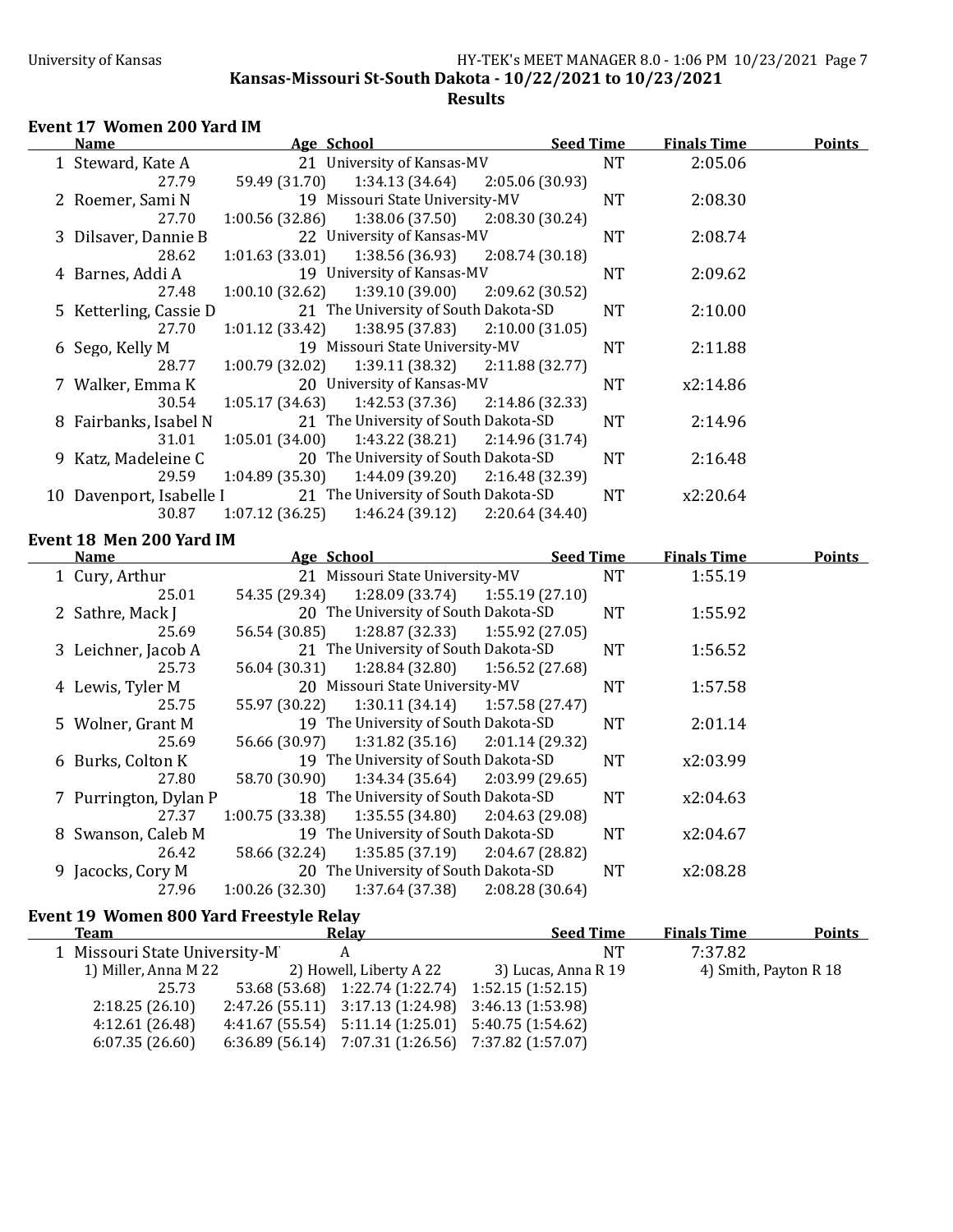**Kansas-Missouri St-South Dakota - 10/22/2021 to 10/23/2021**

**Results**

|  |  |  |  | (Event 19 Women 800 Yard Freestyle Relay) |  |
|--|--|--|--|-------------------------------------------|--|
|--|--|--|--|-------------------------------------------|--|

| <b>Finals Time</b>          | <b>Points</b>                                                                                         |
|-----------------------------|-------------------------------------------------------------------------------------------------------|
| 7:44.01                     |                                                                                                       |
| 4) Wehrmann, Ellie G 20     |                                                                                                       |
|                             |                                                                                                       |
|                             |                                                                                                       |
|                             |                                                                                                       |
|                             |                                                                                                       |
| 7:46.24                     |                                                                                                       |
| 4) Bravence, Mackenzie G 21 |                                                                                                       |
|                             |                                                                                                       |
|                             |                                                                                                       |
|                             |                                                                                                       |
|                             |                                                                                                       |
|                             |                                                                                                       |
|                             |                                                                                                       |
|                             |                                                                                                       |
|                             |                                                                                                       |
|                             |                                                                                                       |
|                             |                                                                                                       |
|                             |                                                                                                       |
|                             |                                                                                                       |
|                             |                                                                                                       |
|                             |                                                                                                       |
|                             |                                                                                                       |
|                             |                                                                                                       |
|                             |                                                                                                       |
|                             |                                                                                                       |
|                             |                                                                                                       |
|                             |                                                                                                       |
|                             |                                                                                                       |
|                             |                                                                                                       |
|                             | 7:52.29<br>4) Kahn, Emily J 18<br>7:59.72<br>4) Margula, Vera 21<br>8:12.75<br>4) Vitela, Sophia M 18 |

## Event 20 Men 800 Yard Freestyle Relay

| Team                          |                 | Relay                    | <b>Seed Time</b>         | <b>Finals Time</b>      | <b>Points</b>              |
|-------------------------------|-----------------|--------------------------|--------------------------|-------------------------|----------------------------|
| 1 Missouri State University-M |                 | A                        | <b>NT</b>                | 6:58.88                 |                            |
| 1) Moffatt, Dylan T 19        |                 | 2) Suzuki, Brunno T 20   | 3) Guerra, Bruno M 20    | 4) Hill, Jonathan C 20  |                            |
| 24.20                         | 50.65 (50.65)   | 1:18.03(1:18.03)         | 1:44.92 (1:44.92)        |                         |                            |
| 2:08.72(23.80)                | 2:35.20(50.28)  | 3:01.55(1:16.63)         | 3:27.59 (1:42.67)        |                         |                            |
| 3:51.25(23.66)                | 4:18.73 (51.14) | 4:45.89(1:18.30)         | 5:12.47 (1:44.88)        |                         |                            |
| 5:37.18(24.71)                | 6:04.18(51.71)  | 6:31.27(1:18.80)         | 6:58.88(1:46.41)         |                         |                            |
| 2 The University of South Dak |                 | A                        | NT                       | 7:09.80                 |                            |
| 1) Bean, Charlie J 22         |                 | 2) Leichner, Jacob A 21  | 3) Sinclair, Trevor G 19 | 4) Wolner, Griffin S 22 |                            |
| 24.17                         | 50.82 (50.82)   | 1:18.50(1:18.50)         | 1:46.50(1:46.50)         |                         |                            |
| 2:02.66(16.16)                | 2:37.12(50.62)  | 3:04.63(1:18.13)         | 3:32.37(1:45.87)         |                         |                            |
| 3:56.61(24.24)                | 4:24.17 (51.80) | 4:52.77(1:20.40)         | 5:21.58 (1:49.21)        |                         |                            |
| 5:45.86 (24.28)               | 6:13.12(51.54)  | 6:41.33(1:19.75)         | 7:09.80 (1:48.22)        |                         |                            |
| 3 The University of South Dak |                 | B                        | NT                       | 7:24.42                 |                            |
| 1) Henning, Keegan S 19       |                 | 2) Johnson, Stephen J 21 | 3) Jacocks, Cory M 20    |                         | 4) Schmeidal, Preston C 19 |
| 25.50                         | 53.80 (53.80)   | 1:22.72 (1:22.72)        | 1:51.57(1:51.57)         |                         |                            |
| 2:15.60(24.03)                | 2:41.67(50.10)  | 3:08.75(1:17.18)         | 3:35.91 (1:44.34)        |                         |                            |
| 4:01.55(25.64)                | 4:30.88(54.97)  | 5:01.73 (1:25.82)        | 5:32.36 (1:56.45)        |                         |                            |
| 5:58.00 (25.64)               | 6:26.02(53.66)  | 6:55.20(1:22.84)         | 7:24.42 (1:52.06)        |                         |                            |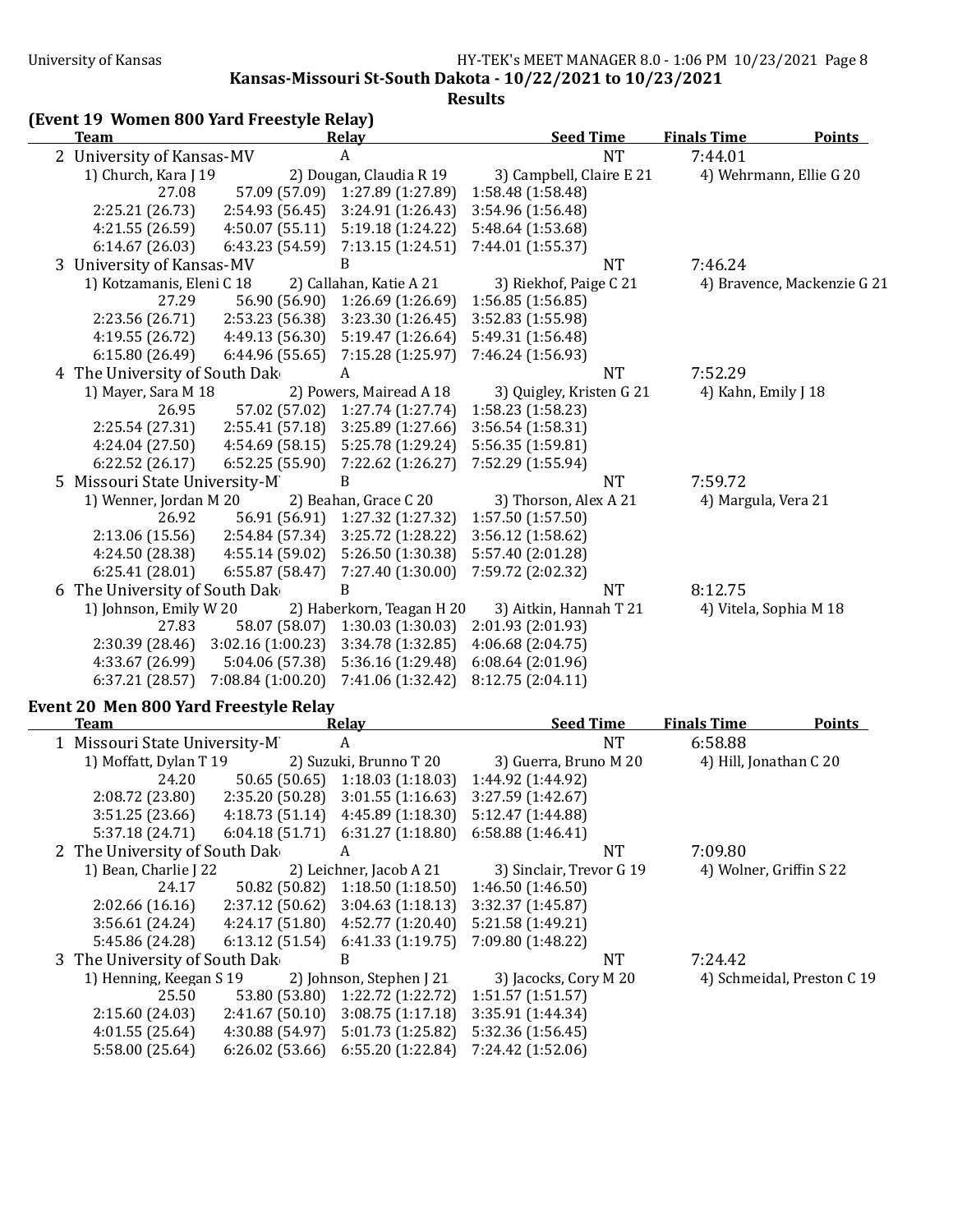**Kansas-Missouri St-South Dakota - 10/22/2021 to 10/23/2021** 

## Event 21 Women 200 Yard Freestyle Relay

| <b>Team</b>                                  | Relay                                                                           | <b>Seed Time</b>                            | <b>Finals Time</b><br><b>Points</b> |
|----------------------------------------------|---------------------------------------------------------------------------------|---------------------------------------------|-------------------------------------|
| 1 University of Kansas-MV                    | $\boldsymbol{A}$                                                                | <b>NT</b>                                   | 1:35.76                             |
| 1) Brown, Keyla M 20                         | 2) Looney, Autumn M 20 3) Blose, Dewi T 21                                      |                                             | 4) Dougan, Claudia R 19             |
| 24.24                                        | 47.92 (23.68) 1:11.86 (23.94)                                                   | 1:35.76 (23.90)                             |                                     |
| 2 Missouri State University-M                | $\overline{A}$                                                                  | <b>NT</b>                                   | 1:36.41                             |
| 1) Zubina, Ulyana 19                         | 2) Zubina, Yuliya 19                                                            | 3) Amelung, Hannah N 20                     | 4) Miller, Anna M 22                |
| 24.63                                        | 48.89 (24.26) 1:13.79 (24.90)                                                   | 1:36.41 (22.62)                             |                                     |
| 3 University of Kansas-MV                    | B                                                                               | <b>NT</b>                                   | 1:37.63                             |
| 1) Hyatt, Claire E 18                        | 2) Howe, Ellie G 18                                                             | 3) Sisung, Lezli L 18                       | 4) Steward, Kate A 21               |
| 24.91                                        | 48.95 (24.04) 1:13.84 (24.89)                                                   | 1:37.63 (23.79)                             |                                     |
| 4 The University of South Dak                | $\overline{A}$                                                                  | <b>NT</b>                                   | 1:39.01                             |
| 1) Kahn, Emily J 18                          | 2) Mayer, Sara M 18                                                             | 3) Spomer, Christina M 18                   | 4) Atwell, Meghan A 22              |
| 24.61                                        | 49.57 (24.96) 1:13.96 (24.39)                                                   | 1:39.01(25.05)                              |                                     |
| 5 University of Kansas-MV                    | $\overline{C}$                                                                  | <b>NT</b>                                   | x1:39.04                            |
|                                              | 1) Conley, Taylor M 19 2) Kotzamanis, Eleni C 18                                | 3) Olsen, Greta M 22                        | 4) Dilsaver, Dannie B 22            |
| 26.02                                        | 50.64 (24.62) 1:15.01 (24.37)                                                   | 1:39.04 (24.03)                             |                                     |
| 6 University of Kansas-MV D                  |                                                                                 | <b>NT</b>                                   | x1:39.14                            |
|                                              | 1) Bravence, Mackenzie G 21 2) Callahan, Katie A 21                             | 3) Church, Kara J 19                        | 4) Stonehocker, Katie L 20          |
| 24.73                                        | 49.47 (24.74) 1:14.43 (24.96)                                                   | 1:39.14 (24.71)                             |                                     |
| 7 Missouri State University-M                | $\overline{B}$                                                                  | <b>NT</b>                                   | 1:40.49                             |
|                                              | 1) Wenner, Jordan M 20 2) Lucas, Anna R 19                                      | 3) Fischer, Kellie D 21                     | 4) Lam, Anika K 19                  |
|                                              | 24.92 49.44 (24.52) 1:14.58 (25.14)                                             | 1:40.49 (25.91)                             |                                     |
| 8 The University of South Dak                | B                                                                               | <b>NT</b>                                   | 1:42.15                             |
|                                              | 1) Banark, Shannon K 18 2) Sindelar, Madilyn N 21                               | 3) Haberkorn, Teagan H 20                   | 4) Johnson, Emily W 20              |
| 25.40                                        | 50.93 (25.53) 1:16.92 (25.99)                                                   | 1:42.15(25.23)                              |                                     |
| 9 The University of South Dak D              |                                                                                 | NT                                          | x1:44.72                            |
| 26.01                                        | 1) Powers, Mairead A 18 2) Iverson, Maren G 21<br>52.39 (26.38) 1:18.00 (25.61) | 3) Caldwell, Olivia J 18<br>1:44.72 (26.72) | 4) Grant, Maddie M 19               |
|                                              | C                                                                               | <b>NT</b>                                   | x1:45.31                            |
| 10 The University of South Dak               | 1) Fairbanks, Isabel N 21 2) Clark, Emma L 19                                   | 3) Katz, Madeleine C 20                     | 4) Quigley, Kristen G 21            |
|                                              | 26.40 52.82 (26.42) 1:19.35 (26.53)                                             | 1:45.31 (25.96)                             |                                     |
|                                              |                                                                                 |                                             |                                     |
| <b>Event 22 Men 200 Yard Freestyle Relay</b> |                                                                                 |                                             |                                     |
| <b>Team</b>                                  | Relay                                                                           | <b>Seed Time</b>                            | <b>Finals Time</b><br><b>Points</b> |
| 1 The University of South Dak                | A                                                                               | <b>NT</b>                                   | 1:24.78                             |
| 1) Kopp, Zach S 20                           | 2) Bean, Charlie J 22 3) Torborg, Brady T 22                                    |                                             | 4) Leichner, Jacob A 21             |
| 21.60                                        | 42.68 (21.08) 1:03.67 (20.99)                                                   | 1:24.78(21.11)                              |                                     |
| 2 Missouri State University-M A              |                                                                                 | <b>NT</b>                                   | 1:24.94                             |
| 1) Guerra, Bruno M 20                        | 2) Cury, Arthur 21                                                              | 3) Hill, Jonathan C 20                      | 4) Hodgins, Reese T 18              |
| 21.66                                        | 42.67 (21.01)<br>1:04.07(21.40)<br>B                                            | 1:24.94 (20.87)<br><b>NT</b>                |                                     |
| 3 The University of South Dak                | 2) Berdahl, Jack A 20                                                           |                                             | 1:27.87                             |
| 1) Gantenbein, Aidan L 20<br>21.88           | 44.35 (22.47)<br>1:06.54(22.19)                                                 | 3) Sinclair, Trevor G 19<br>1:27.87 (21.33) | 4) Won, Jacob C 22                  |
| 4 The University of South Dak                | C                                                                               | <b>NT</b>                                   | x1:28.72                            |
| 1) Wolner, Grant M 19                        | 2) Sonnabend, Parker A 19                                                       | 3) Simpson, Henry J 21                      | 4) Johnson, Stephen J 21            |
| 22.70                                        | 44.65 (21.95)<br>1:06.95 (22.30)                                                | 1:28.72 (21.77)                             |                                     |
| 5 The University of South Dak                | D                                                                               | <b>NT</b>                                   | x1:34.28                            |
| 1) Burks, Colton K 19                        | 2) DeLay, Caden L 21                                                            | 3) Purrington, Dylan P 18                   | 4) Schmeidal, Preston C 19          |
| 23.79                                        | 47.16 (23.37)<br>1:11.04(23.88)                                                 | 1:34.28 (23.24)                             |                                     |

## Event 23 Women 400 Yard IM

| <b>Name</b>        | Age School      |                                   | <b>Seed Time</b> |    | <b>Finals Time</b> | <b>Points</b> |
|--------------------|-----------------|-----------------------------------|------------------|----|--------------------|---------------|
| 1 Riekhof, Paige C |                 | 21 University of Kansas-MV        |                  | NT | 4:32.31            |               |
| 29.60              |                 | $1:02.60(33.00)$ $1:38.53(35.93)$ | 2:13.19 (34.66)  |    |                    |               |
| 2:51.94(38.75)     | 3:31.04 (39.10) | 4:01.97 (30.93)                   | 4:32.31 (30.34)  |    |                    |               |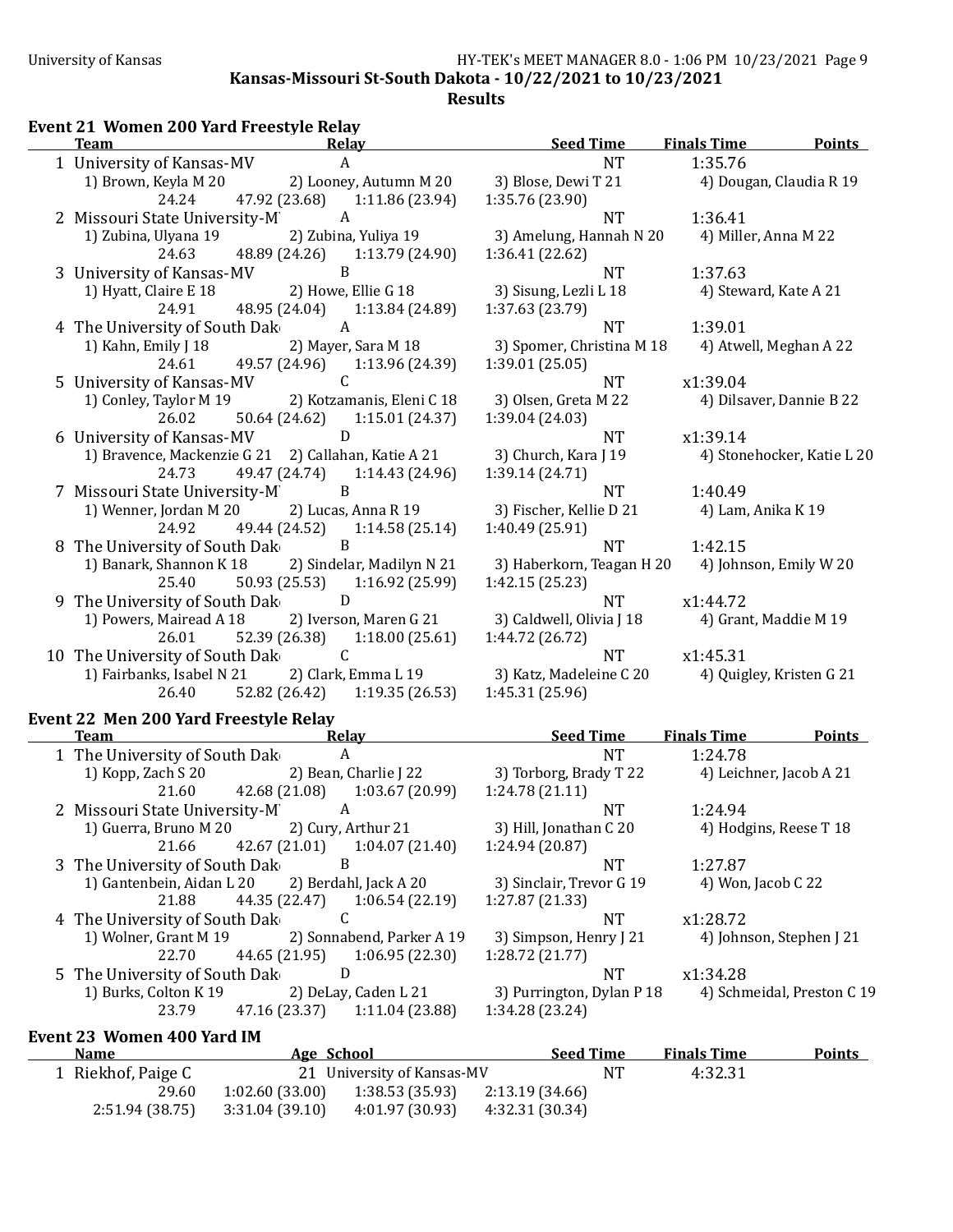**Kansas-Missouri St-South Dakota - 10/22/2021 to 10/23/2021** 

**Results**

## **(Event 23 Women 400 Yard IM)**

| Name                   | Age School      |                                      | <b>Seed Time</b> |           | <b>Finals Time</b> | <b>Points</b> |
|------------------------|-----------------|--------------------------------------|------------------|-----------|--------------------|---------------|
| 2 Lessing, Amelie A    |                 | 20 University of Kansas-MV           |                  | <b>NT</b> | 4:32.80            |               |
| 27.96                  | 59.62 (31.66)   | 1:34.90 (35.28)                      | 2:08.95 (34.05)  |           |                    |               |
| 2:48.82 (39.87)        | 3:29.46(40.64)  | 4:02.42 (32.96)                      | 4:32.80 (30.38)  |           |                    |               |
| 3 Gwidt, Brigid E      |                 | 18 University of Kansas-MV           |                  | <b>NT</b> | 4:33.45            |               |
| 29.55                  | 1:02.30(32.75)  | 1:38.15(35.85)                       | 2:12.31 (34.16)  |           |                    |               |
| 2:51.06 (38.75)        | 3:29.98 (38.92) | 4:02.21(32.23)                       | 4:33.45 (31.24)  |           |                    |               |
| 4 Powers, Mairead A    |                 | 18 The University of South Dakota-SD |                  | <b>NT</b> | 4:36.06            |               |
| 29.17                  | 1:03.51(34.34)  | 1:38.36(34.85)                       | 2:12.64 (34.28)  |           |                    |               |
| 2:53.75(41.11)         | 3:34.19(40.44)  | 4:05.74(31.55)                       | 4:36.06 (30.32)  |           |                    |               |
| 5 Roemer, Sami N       |                 | 19 Missouri State University-MV      |                  | <b>NT</b> | 4:36.22            |               |
| 28.76                  | 1:03.13(34.37)  | 1:38.74(35.61)                       | 2:13.57 (34.83)  |           |                    |               |
| 2:53.75(40.18)         | 3:33.30 (39.55) | 4:06.03 (32.73)                      | 4:36.22 (30.19)  |           |                    |               |
| 6 Barnes, Addi A       |                 | 19 University of Kansas-MV           |                  | <b>NT</b> | x4:39.30           |               |
| 29.51                  | 1:04.00(34.49)  | 1:39.93 (35.93)                      | 2:14.81 (34.88)  |           |                    |               |
| 2:55.12 (40.31)        | 3:35.60 (40.48) | 4:07.91 (32.31)                      | 4:39.30 (31.39)  |           |                    |               |
| 7 Ketterling, Cassie D |                 | 21 The University of South Dakota-SD |                  | <b>NT</b> | 4:43.04            |               |
| 28.99                  | 1:02.34(33.35)  | 1:39.06(36.72)                       | 2:15.58 (36.52)  |           |                    |               |
| 2:55.35 (39.77)        | 3:36.13(40.78)  | 4:10.11 (33.98)                      | 4:43.04 (32.93)  |           |                    |               |
| 8 Beahan, Grace C      |                 | 20 Missouri State University-MV      |                  | <b>NT</b> | 4:47.87            |               |
| 31.68                  | 1:08.56(36.88)  | 1:43.97(35.41)                       | 2:19.22 (35.25)  |           |                    |               |
| 3:01.44(42.22)         | 3:43.58 (42.14) | 4:16.49 (32.91)                      | 4:47.87 (31.38)  |           |                    |               |
| 9 Katz, Madeleine C    |                 | 20 The University of South Dakota-SD |                  | <b>NT</b> | 4:51.64            |               |
| 30.09                  | 1:04.69(34.60)  | 1:43.32(38.63)                       | 2:20.59 (37.27)  |           |                    |               |
| 3:01.04 (40.45)        | 3:43.27 (42.23) | 4:19.01 (35.74)                      | 4:51.64 (32.63)  |           |                    |               |
| 10 Iverson, Maren G    |                 | 21 The University of South Dakota-SD |                  | <b>NT</b> | x4:58.16           |               |
| 30.46                  | 1:05.53(35.07)  | 1:45.44 (39.91)                      | 2:25.09 (39.65)  |           |                    |               |
| 3:07.40 (42.31)        | 3:50.19 (42.79) | 4:24.41 (34.22)                      | 4:58.16 (33.75)  |           |                    |               |

### Event 24 Men 400 Yard IM

| <b>Name</b>                       | Age School     |                                      | <b>Seed Time</b> |           | <b>Finals Time</b> | Points |
|-----------------------------------|----------------|--------------------------------------|------------------|-----------|--------------------|--------|
| 1 Lewis, Tyler M                  |                | 20 Missouri State University-MV      |                  | <b>NT</b> | 4:08.52            |        |
| 26.59                             | 56.56 (29.97)  | 1:28.77 (32.21)                      | 2:00.62(31.85)   |           |                    |        |
| 2:35.71 (35.09)                   | 3:11.25(35.54) | 3:40.54 (29.29)                      | 4:08.52 (27.98)  |           |                    |        |
| 2 Wolner, Griffin S               |                | 22 The University of South Dakota-SD |                  | NT        | 4:16.25            |        |
| 27.03                             | 57.45 (30.42)  | 1:31.51(34.06)                       | 2:05.50 (33.99)  |           |                    |        |
| 2:43.11(37.61)                    | 3:20.58(37.47) | 3:48.78(28.20)                       | 4:16.25(27.47)   |           |                    |        |
| 3 Sathre, Mack J                  |                | 20 The University of South Dakota-SD |                  | NT        | 4:17.64            |        |
| 27.00                             | 57.67 (30.67)  | 1:31.54 (33.87)                      | 2:05.67 (34.13)  |           |                    |        |
| 2:41.96 (36.29)                   | 3:19.38(37.42) | 3:49.54 (30.16)                      | 4:17.64(28.10)   |           |                    |        |
| 4 Vaughn, James O                 |                | 20 Missouri State University-MV      |                  | <b>NT</b> | 4:17.92            |        |
| 27.47                             | 57.66 (30.19)  | 1:31.92 (34.26)                      | 2:05.76 (33.84)  |           |                    |        |
| 2:43.15 (37.39)                   | 3:20.55(37.40) | 3:49.79 (29.24)                      | 4:17.92 (28.13)  |           |                    |        |
| 5 Swanson, Caleb M                |                | 19 The University of South Dakota-SD |                  | <b>NT</b> | 4:29.68            |        |
| 27.98                             | 1:00.79(32.81) | 1:36.68 (35.89)                      | 2:11.81(35.13)   |           |                    |        |
| 2:50.03(38.22)                    | 3:28.68(38.65) | 3:59.50 (30.82)                      | 4:29.68(30.18)   |           |                    |        |
| 6 Jacocks, Cory M                 |                | 20 The University of South Dakota-SD |                  | NT        | x4:36.93           |        |
| 28.66                             | 1:02.76(34.10) | 1:37.81(35.05)                       | 2:13.45(35.64)   |           |                    |        |
| 2:51.35 (37.90)                   | 3:31.84(40.49) | 4:04.88(33.04)                       | 4:36.93 (32.05)  |           |                    |        |
| Event 25 Women 100 Yard Freestyle |                |                                      |                  |           |                    |        |

| <b>Name</b>                  | Age School                                  | <b>Seed Time</b> | <b>Finals Time</b> | <b>Points</b> |
|------------------------------|---------------------------------------------|------------------|--------------------|---------------|
| Miller, Anna M               | 22 Missouri State University-MV             | NT               | 50.77              |               |
| 24.87                        | 50.77 (25.90)                               |                  |                    |               |
| 2 Dougan, Claudia R<br>25.02 | 19 University of Kansas-MV<br>51.08 (26.06) | <b>NT</b>        | 51.08              |               |
|                              |                                             |                  |                    |               |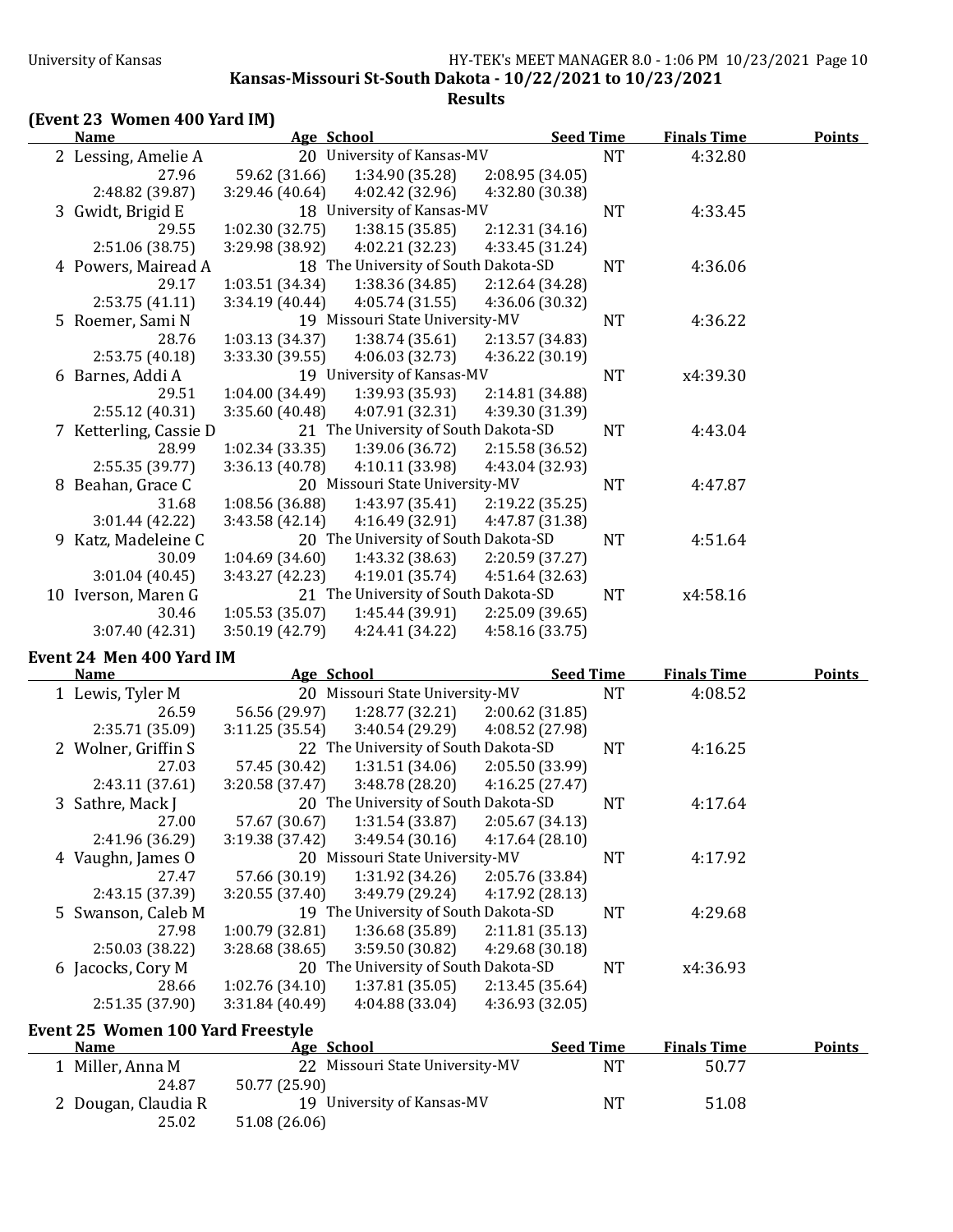**Kansas-Missouri St-South Dakota - 10/22/2021 to 10/23/2021** 

**Results**

# **(Event 25 Women 100 Yard Freestyle)**

| <u>Name</u>            | Age School                           | <b>Seed Time</b> | <b>Finals Time</b> | <u>Points</u> |
|------------------------|--------------------------------------|------------------|--------------------|---------------|
| *3 Campbell, Claire E  | 21 University of Kansas-MV           | <b>NT</b>        | 52.52              |               |
| 25.28                  | 52.52 (27.24)                        |                  |                    |               |
| *3 Howell, Liberty A   | 22 Missouri State University-MV      | <b>NT</b>        | 52.52              |               |
| 25.94                  | 52.52 (26.58)                        |                  |                    |               |
| 5 Wehrmann, Ellie G    | 20 University of Kansas-MV           | <b>NT</b>        | 52.73              |               |
| 25.22                  | 52.73 (27.51)                        |                  |                    |               |
| 6 Kahn, Emily J        | 18 The University of South Dakota-SD | <b>NT</b>        | 53.03              |               |
| 25.77                  | 53.03 (27.26)                        |                  |                    |               |
| 7 Brown, Keyla M       | 20 University of Kansas-MV           | NT               | x53.45             |               |
| 25.95                  | 53.45 (27.50)                        |                  |                    |               |
| 8 Lucas, Anna R        | 19 Missouri State University-MV      | <b>NT</b>        | 53.79              |               |
| 26.23                  | 53.79 (27.56)                        |                  |                    |               |
| 9 Wenner, Jordan M     | 20 Missouri State University-MV      | NT               | x53.83             |               |
| 26.02                  | 53.83 (27.81)                        |                  |                    |               |
| 10 Spomer, Christina M | 18 The University of South Dakota-SD | NT               | 55.24              |               |
| 26.59                  | 55.24 (28.65)                        |                  |                    |               |
| 11 Johnson, Emily W    | 20 The University of South Dakota-SD | <b>NT</b>        | 55.78              |               |
| 27.08                  | 55.78 (28.70)                        |                  |                    |               |
| 12 Aitkin, Hannah T    | 21 The University of South Dakota-SD | <b>NT</b>        | x56.17             |               |
| 26.77                  | 56.17 (29.40)                        |                  |                    |               |

### Event 26 Men 100 Yard Freestyle

| Name               | <u>Age School</u>                    | <b>Seed Time</b> | <b>Finals Time</b> | <b>Points</b> |
|--------------------|--------------------------------------|------------------|--------------------|---------------|
| 1 Guerra, Bruno M  | 20 Missouri State University-MV      | NT               | 47.08              |               |
| 22.87              | 47.08 (24.21)                        |                  |                    |               |
| 2 Bean, Charlie J  | 22 The University of South Dakota-SD | NT               | 47.10              |               |
| 22.81              | 47.10 (24.29)                        |                  |                    |               |
| 3 Suzuki, Brunno T | 20 Missouri State University-MV      | NT               | 47.27              |               |
| 23.41              | 47.27 (23.86)                        |                  |                    |               |
| 4 Kopp, Zach S     | 20 The University of South Dakota-SD | NT               | 47.66              |               |
| 23.05              | 47.66 (24.61)                        |                  |                    |               |
| 5 Hodgins, Reese T | 18 Missouri State University-MV      | NT               | 47.85              |               |
| 23.15              | 47.85 (24.70)                        |                  |                    |               |
| 6 Feit, Caden J    | 19 The University of South Dakota-SD | NT               | 49.02              |               |
| 23.42              | 49.02 (25.60)                        |                  |                    |               |

## Event 27 Women 200 Yard Backstroke

| <b>Name</b>             | Age School      |                                                    |                 | <b>Seed Time</b> | <b>Finals Time</b> | <b>Points</b> |
|-------------------------|-----------------|----------------------------------------------------|-----------------|------------------|--------------------|---------------|
| 1 Howe, Ellie G         |                 | 18 University of Kansas-MV                         |                 | NT               | 2:03.29            |               |
| 28.88                   |                 | 59.51 (30.63) 1:31.19 (31.68) 2:03.29 (32.10)      |                 |                  |                    |               |
| 2 Blose, Dewi T         |                 | 21 University of Kansas-MV                         |                 | <b>NT</b>        | 2:05.44            |               |
| 29.11                   | 1:00.48 (31.37) | $1:32.81(32.33)$ $2:05.44(32.63)$                  |                 |                  |                    |               |
| 3 Kotzamanis, Eleni C   |                 | 18 University of Kansas-MV                         |                 | NT               | 2:06.21            |               |
| 30.24                   |                 | $1:01.88(31.64)$ $1:33.85(31.97)$ $2:06.21(32.36)$ |                 |                  |                    |               |
| 4 Powers, Mairead A     |                 | 18 The University of South Dakota-SD               |                 | NT               | 2:06.82            |               |
| 30.41                   | 1:02.48 (32.07) | $1:34.88(32.40)$ $2:06.82(31.94)$                  |                 |                  |                    |               |
| 5 Bravence, Mackenzie G |                 | 21 University of Kansas-MV                         |                 | NT               | x2:07.00           |               |
| 30.56                   | 1:03.16 (32.60) | $1:35.74(32.58)$ $2:07.00(31.26)$                  |                 |                  |                    |               |
| 6 Anderson, Lucie E     |                 | 21 The University of South Dakota-SD               |                 | <b>NT</b>        | 2:07.37            |               |
| 30.32                   | 1:02.43(32.11)  | $1:35.19(32.76)$ $2:07.37(32.18)$                  |                 |                  |                    |               |
| 7 Sego, Kelly M         |                 | 19 Missouri State University-MV                    |                 | NT               | 2:08.83            |               |
| 29.68                   | 1:02.15 (32.47) | $1:35.51(33.36)$ $2:08.83(33.32)$                  |                 |                  |                    |               |
| 8 Fischer, Kellie D     |                 | 21 Missouri State University-MV                    |                 | NT               | 2:10.81            |               |
| 30.98                   | 1:04.12(33.14)  | 1:37.82 (33.70)                                    | 2:10.81 (32.99) |                  |                    |               |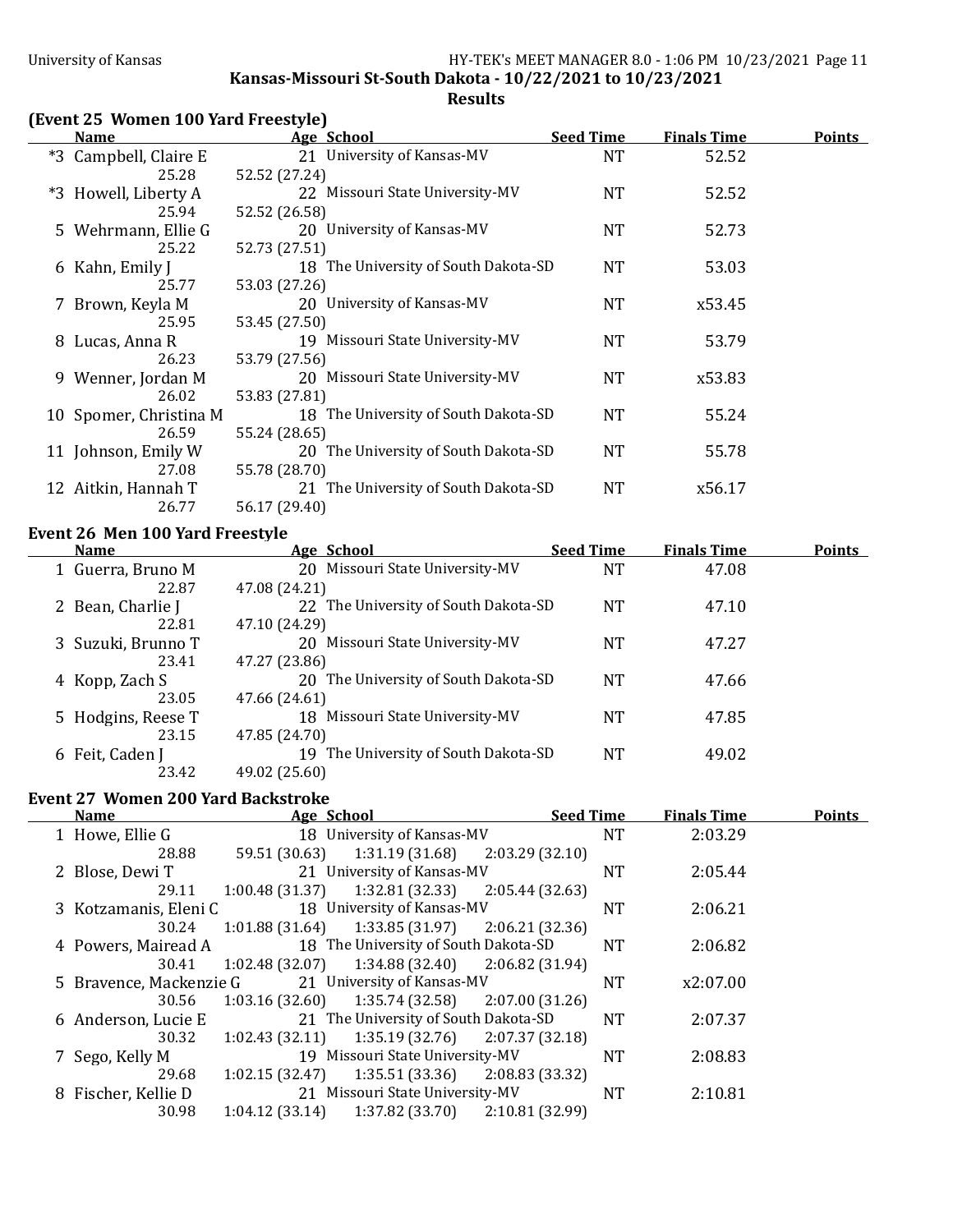**Kansas-Missouri St-South Dakota - 10/22/2021 to 10/23/2021** 

**Results**

|   | (Event 27 Women 200 Yard Backstroke)<br><b>Name</b>     |                                      | Age School https://www.assett.com/   |                 | <b>Seed Time</b> | <b>Finals Time</b> | <b>Points</b> |
|---|---------------------------------------------------------|--------------------------------------|--------------------------------------|-----------------|------------------|--------------------|---------------|
|   | 9 Grant, Maddie M                                       |                                      | 19 The University of South Dakota-SD |                 | <b>NT</b>        | 2:12.93            |               |
|   | 31.26                                                   | 1:04.57(33.31)                       | 1:39.00 (34.43)                      | 2:12.93 (33.93) |                  |                    |               |
|   | 10 Clark, Emma L                                        |                                      | 19 The University of South Dakota-SD |                 | <b>NT</b>        | x2:14.08           |               |
|   | 31.05                                                   | 1:03.98(32.93)                       | 1:38.58 (34.60)                      | 2:14.08(35.50)  |                  |                    |               |
|   | 11 Thorson, Alex A                                      |                                      | 21 Missouri State University-MV      |                 | <b>NT</b>        | 2:15.88            |               |
|   | 33.04                                                   | 1:07.15(34.11)                       | 1:41.63 (34.48)                      | 2:15.88(34.25)  |                  |                    |               |
|   | <b>Event 28 Men 200 Yard Backstroke</b>                 |                                      |                                      |                 |                  |                    |               |
|   | <b>Name</b>                                             | Age School                           |                                      |                 | <b>Seed Time</b> | <b>Finals Time</b> | <b>Points</b> |
|   | 1 Moffatt, Dylan T                                      |                                      | 19 Missouri State University-MV      |                 | <b>NT</b>        | 1:53.52            |               |
|   | 27.29                                                   | 56.33 (29.04)                        | 1:25.07(28.74)                       | 1:53.52 (28.45) |                  |                    |               |
|   | 2 Hill, Jonathan C                                      |                                      | 20 Missouri State University-MV      |                 | <b>NT</b>        | 1:54.91            |               |
|   | 28.03                                                   | 57.07 (29.04)                        | 1:26.02 (28.95)                      | 1:54.91 (28.89) |                  |                    |               |
|   | 3 Fisher, Adam M                                        |                                      | 19 The University of South Dakota-SD |                 | <b>NT</b>        | 1:55.84            |               |
|   | 28.02                                                   | 56.09 (28.07)                        | $1:25.70(29.61)$ $1:55.84(30.14)$    |                 |                  |                    |               |
|   | 4 Burks, Colton K                                       |                                      | 19 The University of South Dakota-SD |                 | <b>NT</b>        | 2:00.02            |               |
|   | 28.81                                                   | 59.13 (30.32)                        | 1:29.09 (29.96)                      | 2:00.02(30.93)  |                  |                    |               |
|   | 5 Swanson, Caleb M                                      |                                      | 19 The University of South Dakota-SD |                 | <b>NT</b>        | 2:07.06            |               |
|   | 30.15                                                   | 1:02.50 (32.35)                      | 1:35.22 (32.72)                      | 2:07.06 (31.84) |                  |                    |               |
|   | 6 Simpson, Henry J                                      |                                      | 21 The University of South Dakota-SD |                 | <b>NT</b>        | x2:12.90           |               |
|   | 30.03                                                   | 1:03.88 (33.85)                      | 1:38.24 (34.36)                      | 2:12.90(34.66)  |                  |                    |               |
|   |                                                         |                                      |                                      |                 |                  |                    |               |
|   | <b>Event 29 Women 100 Yard Butterfly</b><br><b>Name</b> | Age School                           |                                      |                 | <b>Seed Time</b> | <b>Finals Time</b> | <b>Points</b> |
|   |                                                         |                                      | 20 University of Kansas-MV           |                 | <b>NT</b>        | 55.97              |               |
|   | 1 Looney, Autumn M<br>26.55                             |                                      |                                      |                 |                  |                    |               |
|   |                                                         | 55.97 (29.42)                        | 19 Missouri State University-MV      |                 | <b>NT</b>        | 57.06              |               |
|   | 2 Roemer, Sami N<br>26.83                               | 57.06 (30.23)                        |                                      |                 |                  |                    |               |
|   |                                                         |                                      | 22 University of Kansas-MV           |                 |                  |                    |               |
|   | 3 Olsen, Greta M                                        |                                      |                                      |                 | <b>NT</b>        | 57.19              |               |
|   | 26.35                                                   | 57.19 (30.84)                        |                                      |                 |                  |                    |               |
|   | 4 Sisung, Lezli L                                       |                                      | 18 University of Kansas-MV           |                 | <b>NT</b>        | 57.58              |               |
|   | 27.59                                                   | 57.58 (29.99)                        |                                      |                 |                  |                    |               |
|   | 5 Witt, Kaitlyn N                                       |                                      | 21 University of Kansas-MV           |                 | <b>NT</b>        | x57.73             |               |
|   | 26.67                                                   | 57.73 (31.06)                        |                                      |                 |                  |                    |               |
|   | 6 Zubina, Ulyana                                        |                                      | 19 Missouri State University-MV      |                 | <b>NT</b>        | 57.97              |               |
|   | 27.00                                                   | 57.97 (30.97)                        |                                      |                 |                  |                    |               |
|   | 7 Mayer, Sara M                                         | 18 The University of South Dakota-SD |                                      |                 | <b>NT</b>        | 58.79              |               |
|   | 27.60                                                   | 58.79 (31.19)                        |                                      |                 |                  |                    |               |
|   | 8 Ketterling, Cassie D                                  |                                      | 21 The University of South Dakota-SD |                 | <b>NT</b>        | 58.83              |               |
|   | 27.73                                                   | 58.83 (31.10)                        |                                      |                 |                  |                    |               |
| 9 | Sindelar, Madilyn N                                     |                                      | 21 The University of South Dakota-SD |                 | <b>NT</b>        | 59.09              |               |
|   | 27.74                                                   | 59.09 (31.35)                        |                                      |                 |                  |                    |               |
|   | 10 Limbu, Sira                                          |                                      | 18 Missouri State University-MV      |                 | NT               | 1:01.26            |               |
|   | 11 Lam, Anika K                                         |                                      | 19 Missouri State University-MV      |                 | <b>NT</b>        | x1:02.46           |               |
|   | 29.03                                                   | 1:02.46 (33.43)                      |                                      |                 |                  |                    |               |
|   | 12 Iverson, Maren G                                     |                                      | 21 The University of South Dakota-SD |                 | NT               | x1:03.01           |               |
|   | 29.62                                                   | 1:03.01 (33.39)                      |                                      |                 |                  |                    |               |
|   |                                                         |                                      |                                      |                 |                  |                    |               |
|   | <b>Event 30 Men 100 Yard Butterfly</b>                  |                                      |                                      |                 |                  |                    |               |

| <b>Name</b>    | Age School                           | <b>Seed Time</b> | <b>Finals Time</b> | <b>Points</b> |
|----------------|--------------------------------------|------------------|--------------------|---------------|
| 1 Cury, Arthur | 21 Missouri State University-MV      | NT               | 51.10              |               |
| 24.14          | 51.10 (26.96)                        |                  |                    |               |
| 2 Won, Jacob C | 22 The University of South Dakota-SD | NT               | 51.53              |               |
| 24.30          | 51.53 (27.23)                        |                  |                    |               |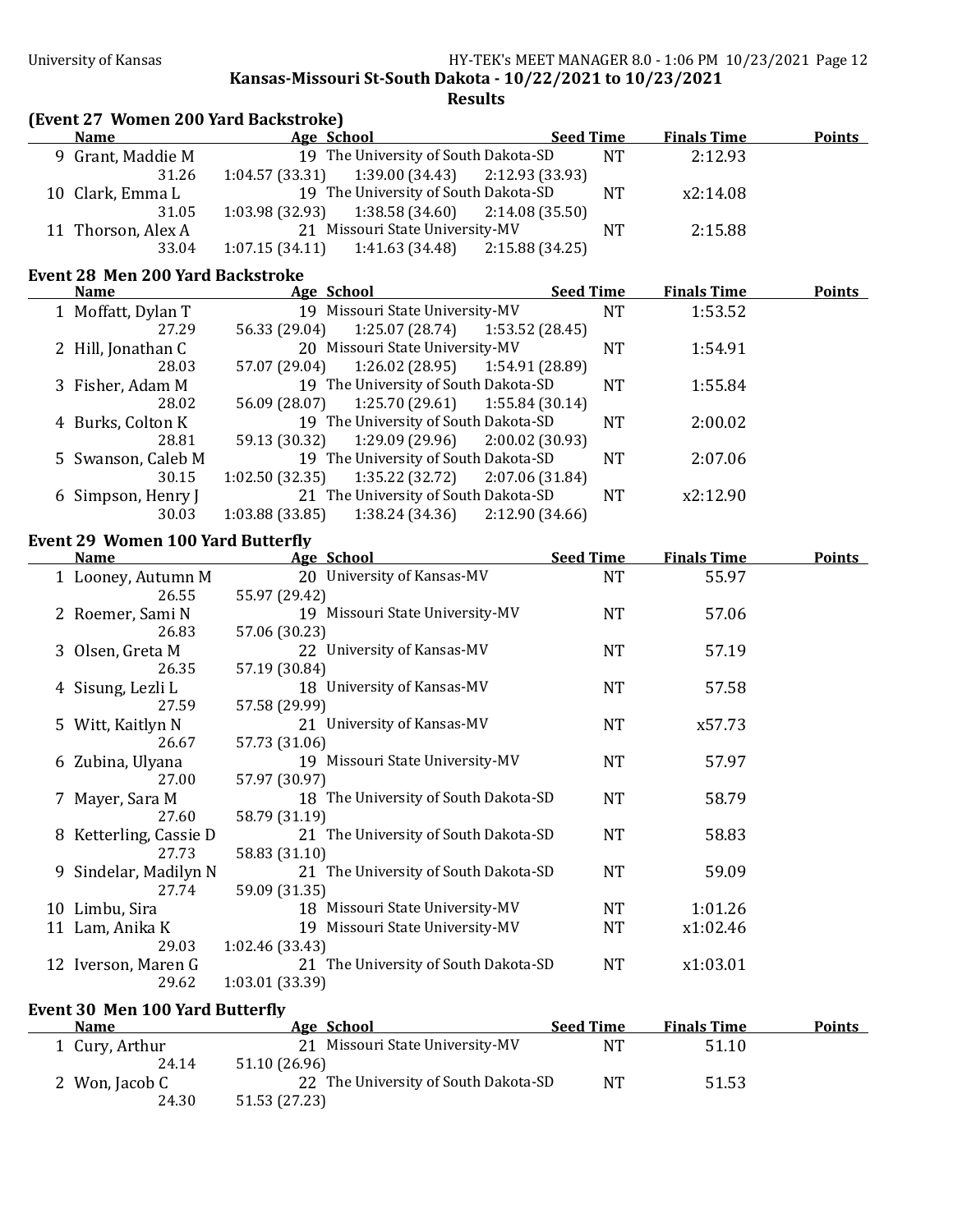**Kansas-Missouri St-South Dakota - 10/22/2021 to 10/23/2021** 

**Results**

## **(Event 30 Men 100 Yard Butterfly)**

| <b>Name</b>            | Age School                           | <b>Seed Time</b> | <b>Finals Time</b> | <b>Points</b> |
|------------------------|--------------------------------------|------------------|--------------------|---------------|
| 3 Lewis, Tyler M       | 20 Missouri State University-MV      | NT               | 51.95              |               |
| 24.93                  | 51.95 (27.02)                        |                  |                    |               |
| 4 Gantenbein, Aidan L  | 20 The University of South Dakota-SD | <b>NT</b>        | 52.08              |               |
| 24.32                  | 52.08 (27.76)                        |                  |                    |               |
| 5 Wolner, Grant M      | 19 The University of South Dakota-SD | NT               | 52.77              |               |
| 24.76                  | 52.77 (28.01)                        |                  |                    |               |
| 6 Johnson, Stephen J   | 21 The University of South Dakota-SD | NT               | x53.46             |               |
| 24.89                  | 53.46 (28.57)                        |                  |                    |               |
| 7 Vaughn, James O      | 20 Missouri State University-MV      | <b>NT</b>        | 54.25              |               |
| 25.75                  | 54.25 (28.50)                        |                  |                    |               |
| 8 Schmeidal, Preston C | 19 The University of South Dakota-SD | <b>NT</b>        | x54.53             |               |
| 25.84                  | 54.53 (28.69)                        |                  |                    |               |
| 9 Sinclair, Trevor G   | 19 The University of South Dakota-SD | <b>NT</b>        | x54.83             |               |
| 24.88                  | 54.83 (29.95)                        |                  |                    |               |
| 10 Swanson, Caleb M    | 19 The University of South Dakota-SD | <b>NT</b>        | x55.62             |               |
| 26.11                  | 55.62 (29.51)                        |                  |                    |               |
| 11 Fisher, Adam M      | 19 The University of South Dakota-SD | <b>NT</b>        | x59.02             |               |
| 26.20                  | 59.02 (32.82)                        |                  |                    |               |

### **Event 31 Women 500 Yard Freestyle**

| <b>Name</b>          | Age School      |                                 | <b>Seed Time</b> |           | <b>Finals Time</b> | <b>Points</b> |
|----------------------|-----------------|---------------------------------|------------------|-----------|--------------------|---------------|
| 1 Church, Kara J     |                 | 19 University of Kansas-MV      |                  | <b>NT</b> | 5:03.45            |               |
| 27.33                | 57.45 (30.12)   | 1:27.89 (30.44)                 | 1:58.46 (30.57)  |           |                    |               |
| 2:29.51 (31.05)      | 3:00.19(30.68)  | 3:31.06 (30.87)                 | 4:02.04 (30.98)  |           |                    |               |
| 4:33.06 (31.02)      | 5:03.45 (30.39) |                                 |                  |           |                    |               |
| 2 Howell, Liberty A  |                 | 22 Missouri State University-MV |                  | <b>NT</b> | 5:03.90            |               |
| 27.64                | 57.37 (29.73)   | 1:27.83(30.46)                  | 1:58.69 (30.86)  |           |                    |               |
| 2:29.81 (31.12)      | 3:00.96 (31.15) | 3:32.15 (31.19)                 | 4:03.29 (31.14)  |           |                    |               |
| 4:34.07 (30.78)      | 5:03.90 (29.83) |                                 |                  |           |                    |               |
| 3 Callahan, Katie A  |                 | 21 University of Kansas-MV      |                  | <b>NT</b> | 5:05.11            |               |
| 27.92                | 57.81 (29.89)   | 1:28.34(30.53)                  | 1:59.16 (30.82)  |           |                    |               |
| 2:30.47 (31.31)      | 3:01.40 (30.93) | 3:32.76 (31.36)                 | 4:03.94 (31.18)  |           |                    |               |
| 4:35.21 (31.27)      | 5:05.11 (29.90) |                                 |                  |           |                    |               |
| 4 Barnes, Addi A     |                 | 19 University of Kansas-MV      |                  | <b>NT</b> | 5:05.21            |               |
| 27.44                | 56.96 (29.52)   | 1:27.30 (30.34)                 | 1:58.21 (30.91)  |           |                    |               |
| 2:29.37(31.16)       | 3:00.57 (31.20) | 3:31.97 (31.40)                 | 4:03.68 (31.71)  |           |                    |               |
| 4:34.91 (31.23)      | 5:05.21 (30.30) |                                 |                  |           |                    |               |
| 5 Campbell, Claire E |                 | 21 University of Kansas-MV      |                  | <b>NT</b> | x5:11.65           |               |
| 28.63                | 59.55 (30.92)   | 1:30.94(31.39)                  | 2:02.96 (32.02)  |           |                    |               |
| 2:35.02 (32.06)      | 3:07.31 (32.29) | 3:39.93 (32.62)                 | 4:12.01 (32.08)  |           |                    |               |
| 4:42.08 (30.07)      | 5:11.65(29.57)  |                                 |                  |           |                    |               |
| 6 Hietpas, Sam M     |                 | 20 Missouri State University-MV |                  | <b>NT</b> | 5:13.22            |               |
| 28.52                | 59.48 (30.96)   | 1:31.02(31.54)                  | 2:03.02 (32.00)  |           |                    |               |
| 2:34.98 (31.96)      | 3:06.86 (31.88) | 3:38.69 (31.83)                 | 4:10.50(31.81)   |           |                    |               |
| 4:42.03 (31.53)      | 5:13.22 (31.19) |                                 |                  |           |                    |               |
| 7 Smith, Payton R    |                 | 18 Missouri State University-MV |                  | <b>NT</b> | 5:14.96            |               |
| 28.77                | 59.45 (30.68)   | 1:31.08(31.63)                  | 2:03.34(32.26)   |           |                    |               |
| 2:35.26 (31.92)      | 3:07.13 (31.87) | 3:39.16 (32.03)                 | 4:11.08 (31.92)  |           |                    |               |
| 4:43.14 (32.06)      | 5:14.96 (31.82) |                                 |                  |           |                    |               |
| 8 Margula, Vera      |                 | 21 Missouri State University-MV |                  | <b>NT</b> | x5:16.46           |               |
| 29.42                | 1:00.59(31.17)  | 1:32.06(31.47)                  | 2:03.91 (31.85)  |           |                    |               |
| 2:35.57 (31.66)      | 3:07.34(31.77)  | 3:39.48(32.14)                  | 4:11.66(32.18)   |           |                    |               |
| 4:44.31 (32.65)      | 5:16.46(32.15)  |                                 |                  |           |                    |               |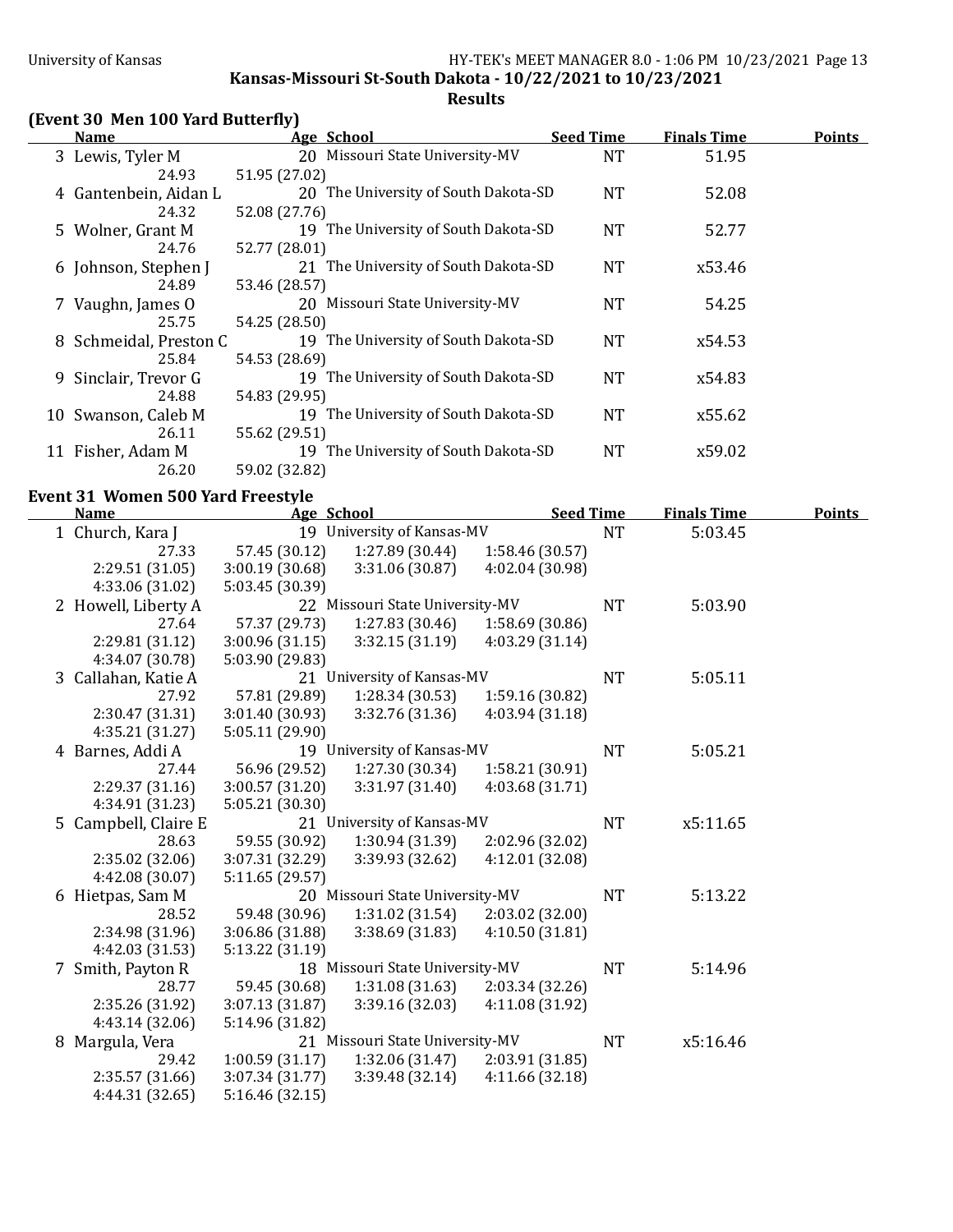**Kansas-Missouri St-South Dakota - 10/22/2021 to 10/23/2021** 

## **Results**

# **(Event 31 Women 500 Yard Freestyle)**

| <b>Name</b>            | Age School      |                                      | <b>Seed Time</b> |           | <b>Finals Time</b> | <b>Points</b> |
|------------------------|-----------------|--------------------------------------|------------------|-----------|--------------------|---------------|
| 9 Aitkin, Hannah T     |                 | 21 The University of South Dakota-SD |                  | <b>NT</b> | 5:19.98            |               |
| 28.96                  | 1:00.07(31.11)  | 1:31.66(31.59)                       | 2:03.98 (32.32)  |           |                    |               |
| 2:36.21 (32.23)        | 3:08.40(32.19)  | 3:40.99(32.59)                       | 4:14.47 (33.48)  |           |                    |               |
| 4:47.20 (32.73)        | 5:19.98 (32.78) |                                      |                  |           |                    |               |
| 10 Vitela, Sophia M    |                 | 18 The University of South Dakota-SD |                  | NT        | 5:26.07            |               |
| 29.52                  | 1:01.54(32.02)  | 1:33.73 (32.19)                      | 2:06.42(32.69)   |           |                    |               |
| 2:39.14(32.72)         | 3:12.21(33.07)  | 3:45.79(33.58)                       | 4:19.42 (33.63)  |           |                    |               |
| 4:53.12 (33.70)        | 5:26.07 (32.95) |                                      |                  |           |                    |               |
| 11 Haberkorn, Teagan H |                 | 20 The University of South Dakota-SD |                  | <b>NT</b> | 5:28.79            |               |
| 30.12                  | 1:02.57(32.45)  | 1:35.52 (32.95)                      | 2:08.94 (33.42)  |           |                    |               |
| 2:42.15(33.21)         | 3:15.57(33.42)  | 3:48.98(33.41)                       | 4:22.53(33.55)   |           |                    |               |
| 4:56.05(33.52)         | 5:28.79 (32.74) |                                      |                  |           |                    |               |
| 12 Quigley, Kristen G  |                 | 21 The University of South Dakota-SD |                  | <b>NT</b> | x5:30.41           |               |
| 30.07                  | 1:02.31(32.24)  | 1:35.22(32.91)                       | 2:08.23(33.01)   |           |                    |               |
| 2:41.69(33.46)         | 3:15.28(33.59)  | 3:49.02(33.74)                       | 4:23.10 (34.08)  |           |                    |               |
| 4:57.08 (33.98)        | 5:30.41 (33.33) |                                      |                  |           |                    |               |

### Event 32 Men 500 Yard Freestyle

| <b>Name</b>            | Age School      |                                      | <b>Seed Time</b> |           | <b>Finals Time</b> | <u>Points</u> |
|------------------------|-----------------|--------------------------------------|------------------|-----------|--------------------|---------------|
| 1 Suzuki, Brunno T     |                 | 20 Missouri State University-MV      |                  | <b>NT</b> | 4:42.83            |               |
| 26.24                  | 54.75 (28.51)   | 1:23.29 (28.54)                      | 1:52.20 (28.91)  |           |                    |               |
| 2:20.98(28.78)         | 2:50.00(29.02)  | 3:18.64(28.64)                       | 3:47.38 (28.74)  |           |                    |               |
| 4:15.99(28.61)         | 4:42.83 (26.84) |                                      |                  |           |                    |               |
| 2 Moffatt, Dylan T     |                 | 19 Missouri State University-MV      |                  | <b>NT</b> | 4:46.00            |               |
| 26.10                  | 54.28 (28.18)   | 1:22.82 (28.54)                      | 1:51.45 (28.63)  |           |                    |               |
| 2:20.36(28.91)         | 2:49.71 (29.35) | 3:18.90(29.19)                       | 3:48.11 (29.21)  |           |                    |               |
| 4:16.91(28.80)         | 4:46.00 (29.09) |                                      |                  |           |                    |               |
| 3 Henning, Keegan S    |                 | 19 The University of South Dakota-SD |                  | <b>NT</b> | 4:51.77            |               |
| 26.17                  | 54.63 (28.46)   | 1:23.46 (28.83)                      | 1:52.75 (29.29)  |           |                    |               |
| 2:22.29 (29.54)        | 2:52.01 (29.72) | 3:21.90(29.89)                       | 3:51.95(30.05)   |           |                    |               |
| 4:22.31(30.36)         | 4:51.77 (29.46) |                                      |                  |           |                    |               |
| 4 Stukerjurgen, Brek A |                 | 18 Missouri State University-MV      |                  | <b>NT</b> | 4:55.40            |               |
| 26.60                  | 55.79 (29.19)   | 1:25.48 (29.69)                      | 1:55.44(29.96)   |           |                    |               |
| 2:25.42 (29.98)        | 2:55.66(30.24)  | 3:26.54(30.88)                       | 3:57.11(30.57)   |           |                    |               |
| 4:27.47 (30.36)        | 4:55.40 (27.93) |                                      |                  |           |                    |               |
| 5 Wolner, Griffin S    |                 | 22 The University of South Dakota-SD |                  | <b>NT</b> | 4:56.21            |               |
| 27.23                  | 56.71 (29.48)   | 1:26.43 (29.72)                      | 1:56.72 (30.29)  |           |                    |               |
| 2:26.59(29.87)         | 2:57.09(30.50)  | 3:27.66(30.57)                       | 3:58.13(30.47)   |           |                    |               |
| 4:27.69(29.56)         | 4:56.21 (28.52) |                                      |                  |           |                    |               |
| 6 Johnson, Stephen J   |                 | 21 The University of South Dakota-SD |                  | <b>NT</b> | 5:02.77            |               |
| 26.80                  | 55.94 (29.14)   | 1:25.89 (29.95)                      | 1:56.23 (30.34)  |           |                    |               |
| 2:26.37(30.14)         | 2:57.36(30.99)  | 3:29.28(31.92)                       | 4:00.81 (31.53)  |           |                    |               |
| 4:32.31 (31.50)        | 5:02.77 (30.46) |                                      |                  |           |                    |               |

## **Event 33 Women 1 mtr Diving**

| <b>Name</b>            | Age School |                                                                                                                                                                                                                                                                                                | <b>Finals Score</b> | <b>Points</b> |
|------------------------|------------|------------------------------------------------------------------------------------------------------------------------------------------------------------------------------------------------------------------------------------------------------------------------------------------------|---------------------|---------------|
| 1 Fairbanks, Stella E  |            | N <sub>P</sub>                                                                                                                                                                                                                                                                                 | 256.80              |               |
| 2 Bingham, Naomi K     |            | <b>NP</b>                                                                                                                                                                                                                                                                                      | 227.35              |               |
| 3 Gryboski, Lauren D   |            | NP.                                                                                                                                                                                                                                                                                            | 225.85              |               |
| 4 Middaugh, Kayla J    |            | <b>NP</b>                                                                                                                                                                                                                                                                                      | 222.30              |               |
| 5 Rissinger, Hailey E  |            | <b>NP</b>                                                                                                                                                                                                                                                                                      | 216.75              |               |
| 6 Fulton, Sydney M     |            | <b>NP</b>                                                                                                                                                                                                                                                                                      | x202.95             |               |
| 7 Fingerut, Amanda M   |            | NP                                                                                                                                                                                                                                                                                             | 182.95              |               |
| 8 Stanbury, Courtney C |            | <b>NP</b>                                                                                                                                                                                                                                                                                      | 156.05              |               |
|                        |            | 19 The University of South Dakota-SD<br>21 The University of South Dakota-SD<br>18 University of Kansas-MV<br>19 The University of South Dakota-SD<br>20 Missouri State University-MV<br>21 The University of South Dakota-SD<br>21 University of Kansas-MV<br>18 Missouri State University-MV |                     |               |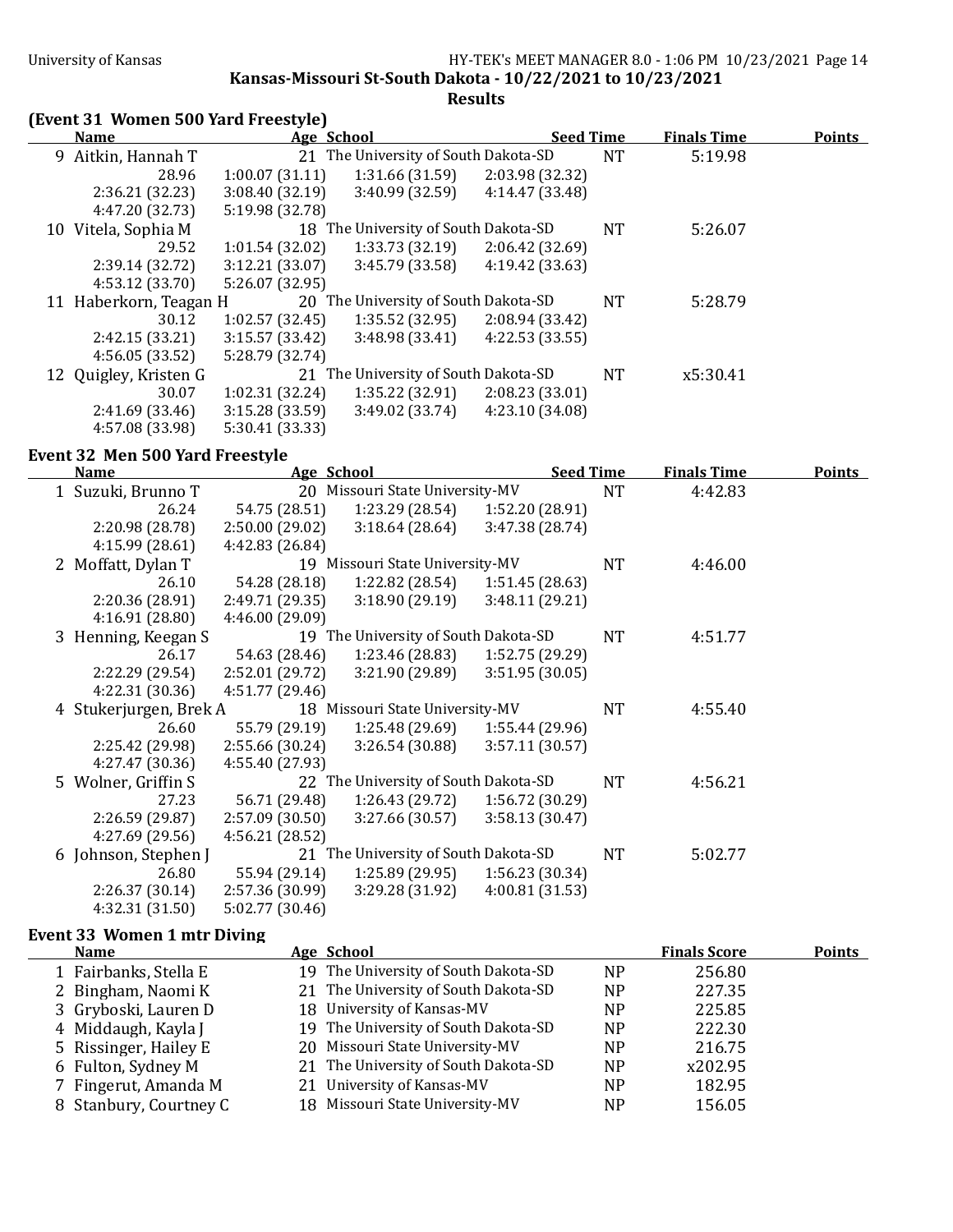### University of Kansas **HY-TEK's MEET MANAGER 8.0 - 1:06 PM 10/23/2021** Page 15 **Kansas-Missouri St-South Dakota - 10/22/2021 to 10/23/2021 Results**

# Event 34 Men 3 mtr Diving

| <b>Name</b>                                 | Age School                                            |                  | <b>Finals Score</b> | <b>Points</b> |
|---------------------------------------------|-------------------------------------------------------|------------------|---------------------|---------------|
| 1 Johnston, William A                       | 22 The University of South Dakota-SD                  | <b>NP</b>        | 209.80              |               |
| <b>Event 35 Women 200 Yard Breaststroke</b> |                                                       |                  |                     |               |
| <b>Name</b>                                 | Age School                                            | <b>Seed Time</b> | <b>Finals Time</b>  | <b>Points</b> |
| 1 Steward, Kate A                           | 21 University of Kansas-MV                            | <b>NT</b>        | 2:15.66             |               |
| 31.29                                       | 1:05.71(34.42)<br>1:40.23 (34.52)<br>2:15.66 (35.43)  |                  |                     |               |
| *2 Fairbanks, Isabel N                      | 21 The University of South Dakota-SD                  | <b>NT</b>        | 2:28.61             |               |
| 34.53                                       | 1:51.05(38.11)<br>1:12.94(38.41)<br>2:28.61 (37.56)   |                  |                     |               |
| *2 Johnson, Cabrini J                       | 19 Missouri State University-MV                       | <b>NT</b>        | 2:28.61             |               |
| 33.87                                       | 1:50.40(38.42)<br>1:11.98(38.11)<br>2:28.61 (38.21)   |                  |                     |               |
| 4 Zubina, Yuliya                            | 19 Missouri State University-MV                       | <b>NT</b>        | 2:28.79             |               |
| 34.17                                       | 1:12.28 (38.11)<br>1:50.81(38.53)<br>2:28.79 (37.98)  |                  |                     |               |
| 5 Davenport, Isabelle I                     | 21 The University of South Dakota-SD                  | <b>NT</b>        | 2:30.98             |               |
| 34.19                                       | 1:51.37(39.14)<br>2:30.98 (39.61)<br>1:12.23 (38.04)  |                  |                     |               |
| 6 Caldwell, Olivia J                        | 18 The University of South Dakota-SD                  | <b>NT</b>        | 2:35.79             |               |
| 34.44                                       | 1:13.73 (39.29)<br>1:54.28 (40.55)<br>2:35.79 (41.51) |                  |                     |               |
| --- Dilsaver, Dannie B                      | 22 University of Kansas-MV                            | <b>NT</b>        | X2:21.71            |               |
| 31.67                                       | 1:06.89 (35.22)<br>1:43.57 (36.68)<br>2:21.71 (38.14) |                  |                     |               |
| --- Walker, Emma K                          | 20 University of Kansas-MV                            | <b>NT</b>        | X2:23.70            |               |
| 32.75                                       | 1:09.40(36.65)<br>1:46.42 (37.02)<br>2:23.70 (37.28)  |                  |                     |               |
| --- Gwidt, Brigid E                         | 18 University of Kansas-MV                            | <b>NT</b>        | X2:25.40            |               |
| 34.00                                       | 1:10.72(36.72)<br>1:47.77(37.05)<br>2:25.40 (37.63)   |                  |                     |               |
| <b>Event 36 Men 200 Yard Breaststroke</b>   |                                                       |                  |                     |               |
| Name                                        | Age School                                            | <b>Seed Time</b> | <b>Finals Time</b>  | <b>Points</b> |
| 1 Suzuki, Brunno T                          | 20 Missouri State University-MV                       | <b>NT</b>        | 2:08.11             |               |
| 29.24                                       | 1:01.77(32.53)<br>1:34.94(33.17)<br>2:08.11(33.17)    |                  |                     |               |
| 2 Leichner, Jacob A                         | 21 The University of South Dakota-SD                  | <b>NT</b>        | 2:10.45             |               |
| 29.80                                       | 1:03.05 (33.25)<br>1:36.53(33.48)<br>2:10.45 (33.92)  |                  |                     |               |
| 3 Lewis, Tyler M                            | 20 Missouri State University-MV                       | <b>NT</b>        | 2:10.74             |               |
| 29.87                                       | 1:03.33(33.46)<br>1:37.39 (34.06)<br>2:10.74 (33.35)  |                  |                     |               |
| 4 Sathre, Mack J                            | 20 The University of South Dakota-SD                  | <b>NT</b>        | 2:11.02             |               |
| 30.07                                       | 1:03.11 (33.04)<br>1:36.89 (33.78)<br>2:11.02 (34.13) |                  |                     |               |
| 5 Moffatt, Dylan T                          | 19 Missouri State University-MV                       | <b>NT</b>        | 2:15.01             |               |
| 30.66                                       | 1:05.31(34.65)<br>1:40.36(35.05)<br>2:15.01(34.65)    |                  |                     |               |
| 6 Purrington, Dylan P                       | 18 The University of South Dakota-SD                  | <b>NT</b>        | 2:15.75             |               |
| 31.52                                       | 1:06.30(34.78)<br>1:40.84 (34.54)<br>2:15.75 (34.91)  |                  |                     |               |
| 7 Sonnabend, Parker A                       | 19 The University of South Dakota-SD                  | <b>NT</b>        | x2:17.80            |               |
| 30.52                                       | 1:05.00(34.48)<br>1:40.90 (35.90)<br>2:17.80 (36.90)  |                  |                     |               |
| 8 DeLay, Caden L                            | 21 The University of South Dakota-SD                  | <b>NT</b>        | x2:19.33            |               |
| 31.26                                       | 1:06.38(35.12)<br>1:41.75 (35.37)<br>2:19.33 (37.58)  |                  |                     |               |
|                                             |                                                       |                  |                     |               |

# Event 37 Women 400 Yard Freestyle Relay

| Team                          |                 | Relay                   | <b>Seed Time</b>         | <b>Finals Time</b>   | <b>Points</b>           |
|-------------------------------|-----------------|-------------------------|--------------------------|----------------------|-------------------------|
| 1 University of Kansas-MV     |                 | A                       | NΤ                       | 3:28.36              |                         |
| 1) Blose, Dewi T 21           |                 | 2) Dougan, Claudia R 19 | 3) Campbell, Claire E 21 |                      | 4) Wehrmann, Ellie G 20 |
| 25.41                         | 53.00 (53.00)   | 1:17.82 (24.82)         | 1:44.94 (51.94)          |                      |                         |
| 2:09.77(24.83)                | 2:36.57 (51.63) | 3:01.17(24.60)          | 3:28.36(51.79)           |                      |                         |
| 2 Missouri State University-M |                 |                         | NT                       | 3:29.93              |                         |
| 1) Roemer, Sami N 19          |                 | 2) Howell, Liberty A 22 | 3) Lucas, Anna R 19      | 4) Miller, Anna M 22 |                         |
| 26.36                         | 54.56 (54.56)   | 1:10.19(15.63)          | 1:46.99 (52.43)          |                      |                         |
| 2:12.27(25.28)                | 2:39.93 (52.94) | 3:03.74(23.81)          | 3:29.93(50.00)           |                      |                         |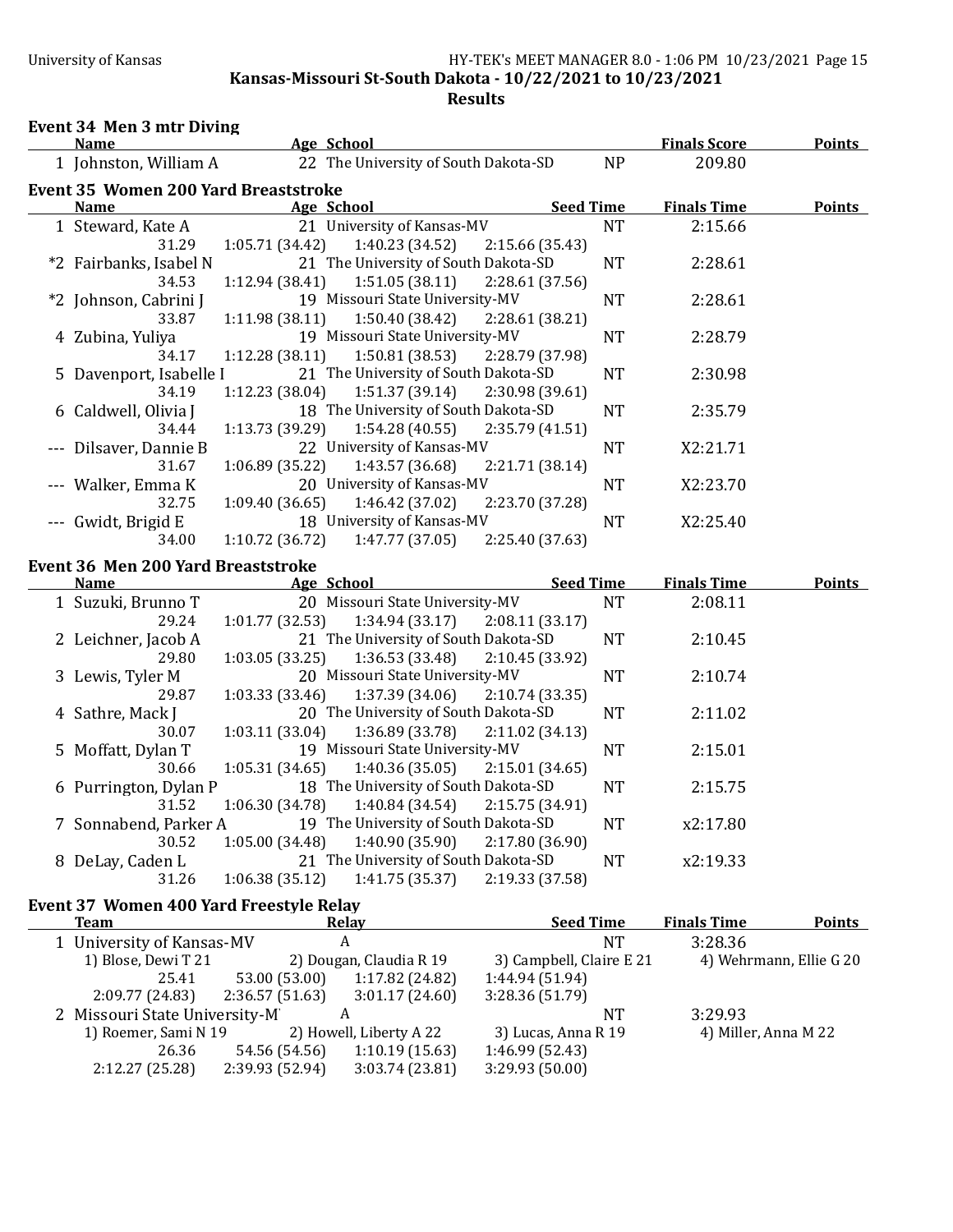**Kansas-Missouri St-South Dakota - 10/22/2021 to 10/23/2021**

**Results**

| Team                                    | <b>Relay</b>                  | <b>Seed Time</b>                                   | <b>Finals Time</b>     | <b>Points</b>             |
|-----------------------------------------|-------------------------------|----------------------------------------------------|------------------------|---------------------------|
| 3 Missouri State University-M           | $\, {\bf B}$                  | <b>NT</b>                                          | 3:37.73                |                           |
| 1) Zubina, Ulyana 19                    | 2) Wenner, Jordan M 20        | 3) Amelung, Hannah N 20                            | 4) Lam, Anika K 19     |                           |
| 54.75 (54.75)<br>26.02                  | 1:19.66 (24.91)               | 1:47.38 (52.63)                                    |                        |                           |
| 2:12.91(25.53)<br>2:41.40 (54.02)       | 3:07.97 (26.57)               | 3:37.73 (56.33)                                    |                        |                           |
| 4 The University of South Dak           | B                             | <b>NT</b>                                          | 3:40.12                |                           |
| 1) Fairbanks, Isabel N 21               | 2) Spomer, Christina M 18     | 3) Banark, Shannon K 18                            | 4) Aitkin, Hannah T 21 |                           |
| 56.07 (56.07)<br>27.27                  | 1:21.85 (25.78)               | 1:50.69 (54.62)                                    |                        |                           |
| 2:16.39 (25.70)<br>2:45.07 (54.38)      | 3:11.12(26.05)                | 3:40.12(55.05)                                     |                        |                           |
| 5 The University of South Dak           | A                             | <b>NT</b>                                          | 3:40.76                |                           |
| 1) Mayer, Sara M 18                     | 2) Atwell, Meghan A 22        | 3) Johnson, Emily W 20                             |                        | 4) Sindelar, Madilyn N 21 |
| 55.13 (55.13)<br>26.41                  | 1:20.48(25.35)                | 1:49.49 (54.36)                                    |                        |                           |
| 2:15.69(26.20)<br>2:44.60(55.11)        | 3:11.22(26.62)                | 3:40.76 (56.16)                                    |                        |                           |
| 6 The University of South Dak           | C                             | <b>NT</b>                                          | x3:50.27               |                           |
| 1) Quigley, Kristen G 21                | 2) Haberkorn, Teagan H 20     | 3) Grant, Maddie M 19                              |                        | 4) Katz, Madeleine C 20   |
| 27.59                                   | 1:24.40 (27.78)               |                                                    |                        |                           |
| 56.62 (56.62)                           |                               | 1:54.21 (57.59)                                    |                        |                           |
| 2:21.77 (27.56)<br>2:52.60 (58.39)      | 3:20.15(27.55)                | 3:50.27 (57.67)                                    |                        |                           |
| 7 The University of South Dak           | D                             | <b>NT</b>                                          | x3:53.73               |                           |
| 1) Clark, Emma L 19                     | 2) Caldwell, Olivia J 18      | 3) Anderson, Lucie E 21                            | 4) Vitela, Sophia M 18 |                           |
| 28.17 1:04.20 (1:04.20) 1:25.91 (21.71) |                               | 1:57.99 (53.79)                                    |                        |                           |
| 2:55.61 (57.62)<br>2:25.46 (27.47)      | 3:23.51 (27.90)               | 3:53.73 (58.12)                                    |                        |                           |
| --- University of Kansas-MV             | B                             | <b>NT</b>                                          | X3:31.48               |                           |
| 1) Brown, Keyla M 20                    | 2) Looney, Autumn M 20        | 3) Kotzamanis, Eleni C 18                          | 4) Riekhof, Paige C 21 |                           |
| 25.47                                   | 52.86 (52.86) 1:17.42 (24.56) | 1:45.02 (52.16)                                    |                        |                           |
| 2:10.19(25.17)<br>2:38.09 (53.07)       | 3:03.30 (25.21)               | 3:31.48 (53.39)                                    |                        |                           |
| --- University of Kansas-MV             | C                             | <b>NT</b>                                          | X3:34.65               |                           |
| 1) Hyatt, Claire E 18                   | 2) Howe, Ellie G 18           | 3) Bravence, Mackenzie G 21 4) Conley, Taylor M 19 |                        |                           |
| 25.84<br>53.98 (53.98)                  | 1:18.56(24.58)                | 1:46.18 (52.20)                                    |                        |                           |
| 2:11.56 (25.38)<br>2:39.13 (52.95)      | 3:05.55(26.42)                | 3:34.65 (55.52)                                    |                        |                           |
| --- University of Kansas-MV             | D                             | <b>NT</b>                                          | DQ                     |                           |
| 1) Sisung, Lezli L 18                   | 2) Lessing, Karla M 18        | 3) Stonehocker, Katie L 20                         | 4) Downey, Erin R 20   |                           |
| 26.59<br>55.40 (55.40)                  | 1:22.63 (27.23)               | 1:52.20 (56.80)                                    |                        |                           |
| 2:17.82(25.62)<br>2:46.89(54.69)        | 3:13.32(26.43)                | DQ (57.00)                                         |                        |                           |
|                                         |                               |                                                    |                        |                           |
| Event 38 Men 400 Yard Freestyle Relay   |                               |                                                    |                        |                           |
| <b>Team</b>                             | <b>Relay</b>                  | <b>Seed Time</b>                                   | <b>Finals Time</b>     | <b>Points</b>             |
| 1 Missouri State University-M           | $\boldsymbol{A}$              | <b>NT</b>                                          | 3:06.45                |                           |
| 1) Cury, Arthur 21                      | 2) Guerra, Bruno M 20         | 3) Hodgins, Reese T 18                             | 4) Hill, Jonathan C 20 |                           |
| 46.41 (46.41)<br>22.62                  | 1:08.22(21.81)                | 1:32.36 (45.95)                                    |                        |                           |
| 1:54.48 (22.12)<br>2:19.20 (46.84)      | 2:41.78 (22.58)               | 3:06.45(47.25)                                     |                        |                           |
| 2 The University of South Dak           | A                             | <b>NT</b>                                          | 3:07.12                |                           |
| 1) Bean, Charlie J 22                   | 2) Kopp, Zach S 20            | 3) Leichner, Jacob A 21                            | 4) Sathre, Mack J 20   |                           |
| 22.81<br>46.97 (46.97)                  | 1:09.12(22.15)                | 1:33.47 (46.50)                                    |                        |                           |
| 1:55.58 (22.11)<br>2:20.38 (46.91)      | 2:42.29 (21.91)               | 3:07.12 (46.74)                                    |                        |                           |
| 3 The University of South Dak           | B                             | <b>NT</b>                                          | 3:10.25                |                           |
| 1) Torborg, Brady T 22                  | 2) Feit, Caden J 19           | 3) Fisher, Adam M 19                               |                        | 4) Gantenbein, Aidan L 20 |
| 48.53 (48.53)<br>23.10                  | 1:10.56 (22.03)               | 1:36.01 (47.48)                                    |                        |                           |
| 1:57.84 (21.83)<br>2:22.71 (46.70)      |                               |                                                    |                        |                           |
|                                         | 2:45.22 (22.51)               | 3:10.25(47.54)                                     |                        |                           |
| 4 The University of South Dak           | C                             | <b>NT</b>                                          | x3:22.94               |                           |
| 1) Sinclair, Trevor G 19                | 2) Wolner, Grant M 19         | 3) Henning, Keegan S 19                            | 4) Simpson, Henry J 21 |                           |
| 24.37<br>50.60 (50.60)                  | 1:13.93 (23.33)               | 1:39.64 (49.04)                                    |                        |                           |
| 2:04.72 (25.08)<br>2:32.42 (52.78)      | 2:56.31 (23.89)               | 3:22.94 (50.52)                                    |                        |                           |
| 5 The University of South Dak           | D                             | <b>NT</b>                                          | x3:27.79               |                           |
| 1) Jacocks, Cory M 20                   | 2) Berdahl, Jack A 20         | 3) Sonnabend, Parker A 19                          | 4) DeLay, Caden L 21   |                           |
| 24.43<br>51.59 (51.59)                  | 1:15.43 (23.84)               | 1:42.84 (51.25)                                    |                        |                           |
| 2:06.82 (23.98)<br>2:33.84 (51.00)      | 2:58.82 (24.98)               | 3:27.79 (53.95)                                    |                        |                           |
|                                         |                               |                                                    |                        |                           |